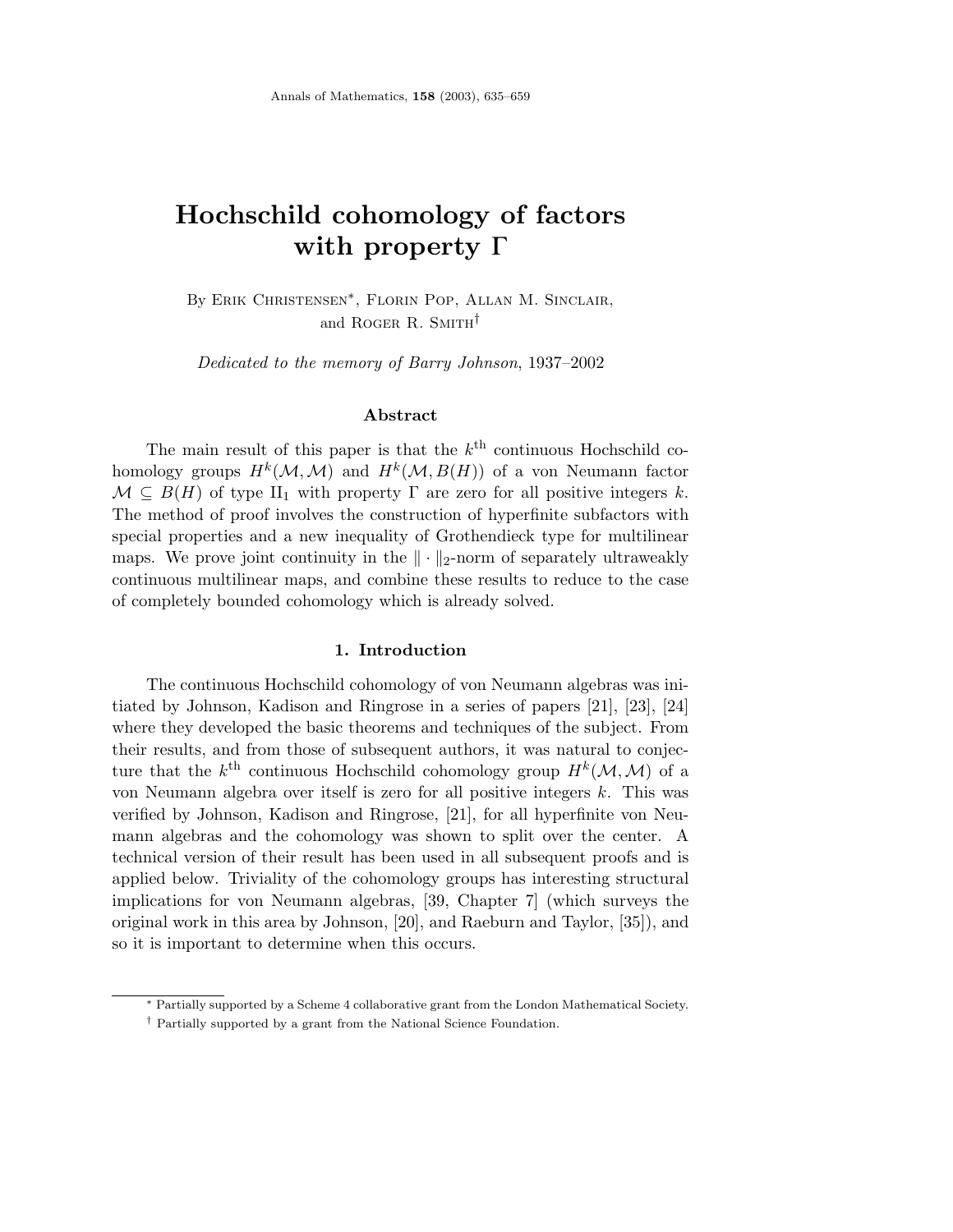The representation theorem for completely bounded multilinear maps, [9], which expresses such a map as a product of ∗-homomorphisms and interlacing operators, was used by the first and third authors to show that the completely bounded cohomology  $H^k_{\text{cb}}(\mathcal{M}, \mathcal{M})$  is always zero [11], [12], [39]. Subsequently it was observed in [40], [41], [42] that to show that  $H^k(\mathcal{M}, \mathcal{M}) = 0$ , it suffices to reduce a normal cocycle to a cohomologous one that is completely bounded in the first or last variable only, while holding fixed the others. The multilinear maps that are completely bounded in the first (or last) variable do not form a Hochschild complex; however it is easier to check complete boundedness in one variable only [40]. In joint work with Effros, [7], the first and third authors had shown that if the type  $II_1$  central summand of a von Neumann algebra M is stable under tensoring with the hyperfinite type  $II_1$  factor  $\mathcal{R}$ , then

(1.1) 
$$
H^{k}(\mathcal{M},\mathcal{M})=H_{\mathrm{cb}}^{k}(\mathcal{M},\mathcal{M})=0, \qquad k\geq 2.
$$

This reduced the conjecture to type  $II_1$  von Neumann algebras, and a further reduction to those von Neumann algebras with separable preduals was accomplished in [39, §6.5]. We note that we restrict to  $k \geq 2$ , since the case  $k = 1$ , in a different formulation, is the question of whether every derivation of a von Neumann algebra into itself is inner, and this was solved independently by Kadison and Sakai, [22], [38].

The noncommutative Grothendieck inequality for normal bilinear forms on a von Neumann algebra due to Haagerup, [19] (but building on earlier work of Pisier, [31]) and the existence of hyperfinite subfactors with trivial relative commutant due to Popa, [33], have been the main tools for showing that suitable cocycles are completely bounded in the first variable, [6], [40], [41], [42]. The importance of this inequality for derivation problems on von Neumann and  $C^*$ -algebras was initially observed in the work of Ringrose, [36], and of the first author, [4]. The current state of knowledge for the cohomology conjecture for type  $II_1$  factors may be summarized as follows:

- (i) M is stable under tensoring by the hyperfinite type II<sub>1</sub> factor  $\mathcal{R}, k \geq 2$ , [7];
- (ii) M has property  $\Gamma$  and  $k = 2$ , [6], [11];
- (iii) M has a Cartan subalgebra, [32,  $k = 2$ ], [8,  $k = 3$ ], [40, 41,  $k \ge 2$ ];
- (iv) M has various technical properties relating to its action on  $L^2(\mathcal{M}, \text{tr})$  for  $k = 2$ , ([32]), and conditions of this type were verified for various classes of factors by Ge and Popa, [18].

The two test questions for the type  $II_1$  factor case are the following. Is  $H^k(\mathcal{M},\mathcal{M})$  equal to zero for factors with property Γ, and is  $H^2(VN(\mathbb{F}_2)),$  $VN(\mathbb{F}_2)$  equal to zero for the von Neumann factor of the free group on two generators? The second is still open at this time; the purpose of this paper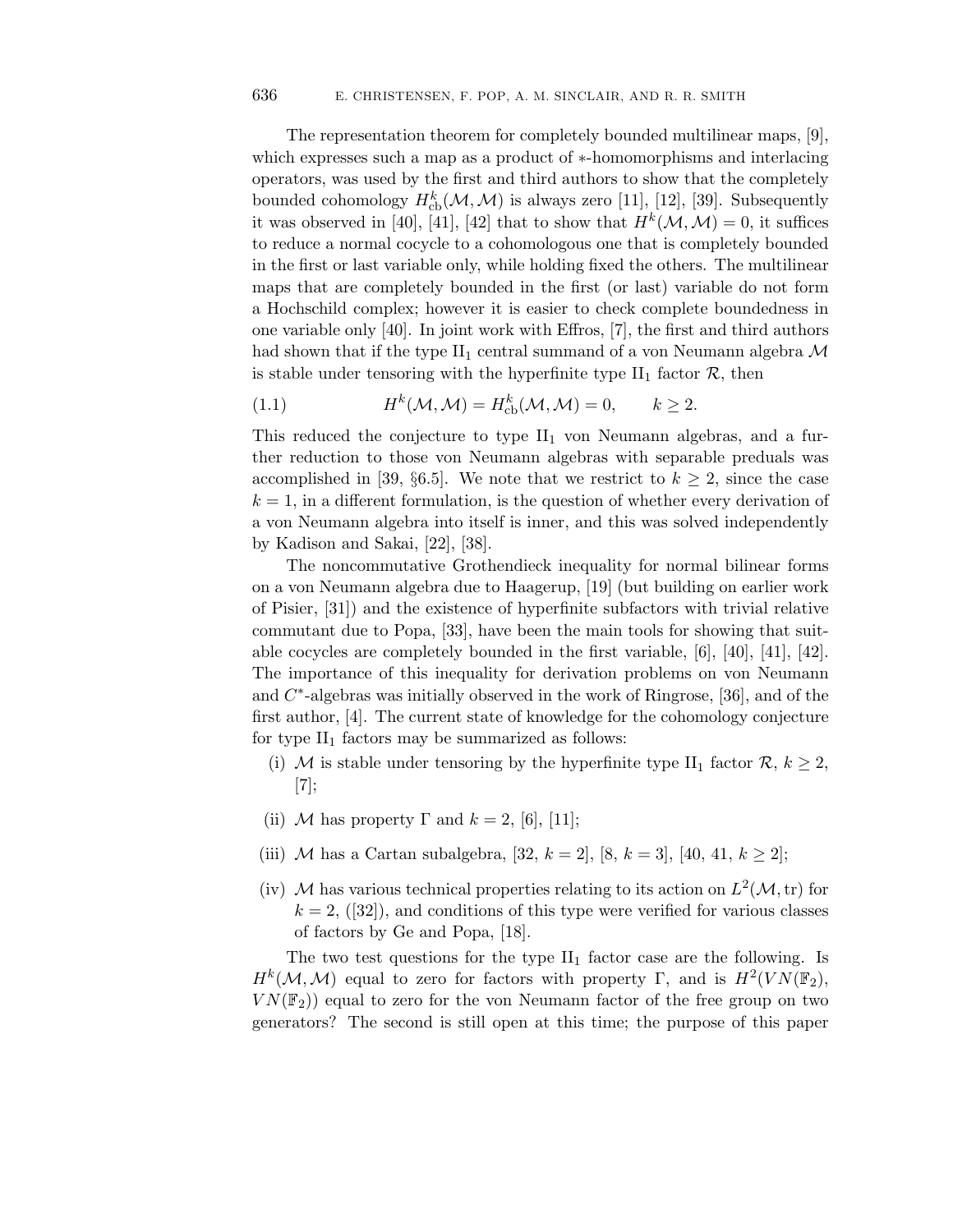is to give a positive answer to the first (Theorems 6.4 and 7.2). If we change the coefficient module to be any containing  $B(H)$ , then the question arises of whether analogous results for  $H^k(\mathcal{M}, B(H))$  are valid (see [7]). We will see below that our methods are also effective in this latter case.

The algebras of (i) above are called McDuff factors, since they were studied in [25], [26]. The hyperfinite factor  $\mathcal R$  satisfies property  $\Gamma$  (defined in the next section), and it is an easy consequence of the definition that the tensor product of an arbitrary type II<sub>1</sub> factor with a Γ-factor also has property Γ. Thus, as is well known, the McDuff factors all have property  $\Gamma$ , and so the results of this paper recapture the vanishing of cohomology for this class, [7]. However, as was shown by Connes, [13], the class of factors with property  $\Gamma$  is much wider. This was confirmed in recent work of Popa, [34], who constructed a family of Γ-factors with trivial fundamental group. This precludes the possibility that they are McDuff factors, all of which have fundamental group equal to  $\mathbb{R}^+$ .

The most general class of type  $II_1$  factors for which vanishing of cohomology has been obtained is described in (iii). While there is some overlap between those factors with Cartan subalgebras and those with property  $\Gamma$ , the two classes do not appear to be directly related, since their definitions are quite different. It is not difficult to verify that the infinite tensor product of an arbitrary sequence of type  $II_1$  factors has property  $\Gamma$ , using the  $\|\cdot\|_2$ -norm density of the span of elements of the form  $x_1 \otimes x_2 \otimes \cdots \otimes x_n \otimes 1 \otimes 1 \cdots$ . Voiculescu, [44], has exhibited a family of factors (which includes  $VN(\mathbb{F}_2)$ ) having no Cartan subalgebras, but also failing to have property  $\Gamma$ . This suggests that the infinite tensor product of copies of this algebra might be an example of a factor with property Γ but without a Cartan subalgebra. This is unproved, and indeed the question of whether  $VN(\mathbb{F}_2) \overline{\otimes} VN(\mathbb{F}_2)$  has a Cartan subalgebra appears to be open at this time. While we do not know of a factor with property  $\Gamma$  but with no Cartan subalgebra, these remarks indicate that such an example may well exist. Thus the results of this paper and the earlier results of [40] should be viewed as complementary to one another, but not necessarily linked.

We now give a brief description of our approach to this problem; definitions and a more extensive discussion of background material will follow in the next section. For a factor  $\mathcal M$  with separable predual and property  $\Gamma$ , we construct a hyperfinite subfactor  $\mathcal{R} \subseteq \mathcal{M}$  with trivial relative commutant which enjoys the additional property of containing an asymptotically commuting family of projections for the algebra  $\mathcal M$  (fifth section). In the third section we prove a Grothendieck inequality for  $R$ -multimodular normal multilinear maps, and in the succeeding section we show that separate normality leads to joint continuity in the  $\|\cdot\|_2$ -norm (or, equivalently, joint ultrastrong<sup>\*</sup> continuity) on the closed unit ball of  $M$ . These three results are sufficient to obtain vanishing cohomology for the case of a separable predual (sixth section), and we give the extension to the general case at the end of the paper.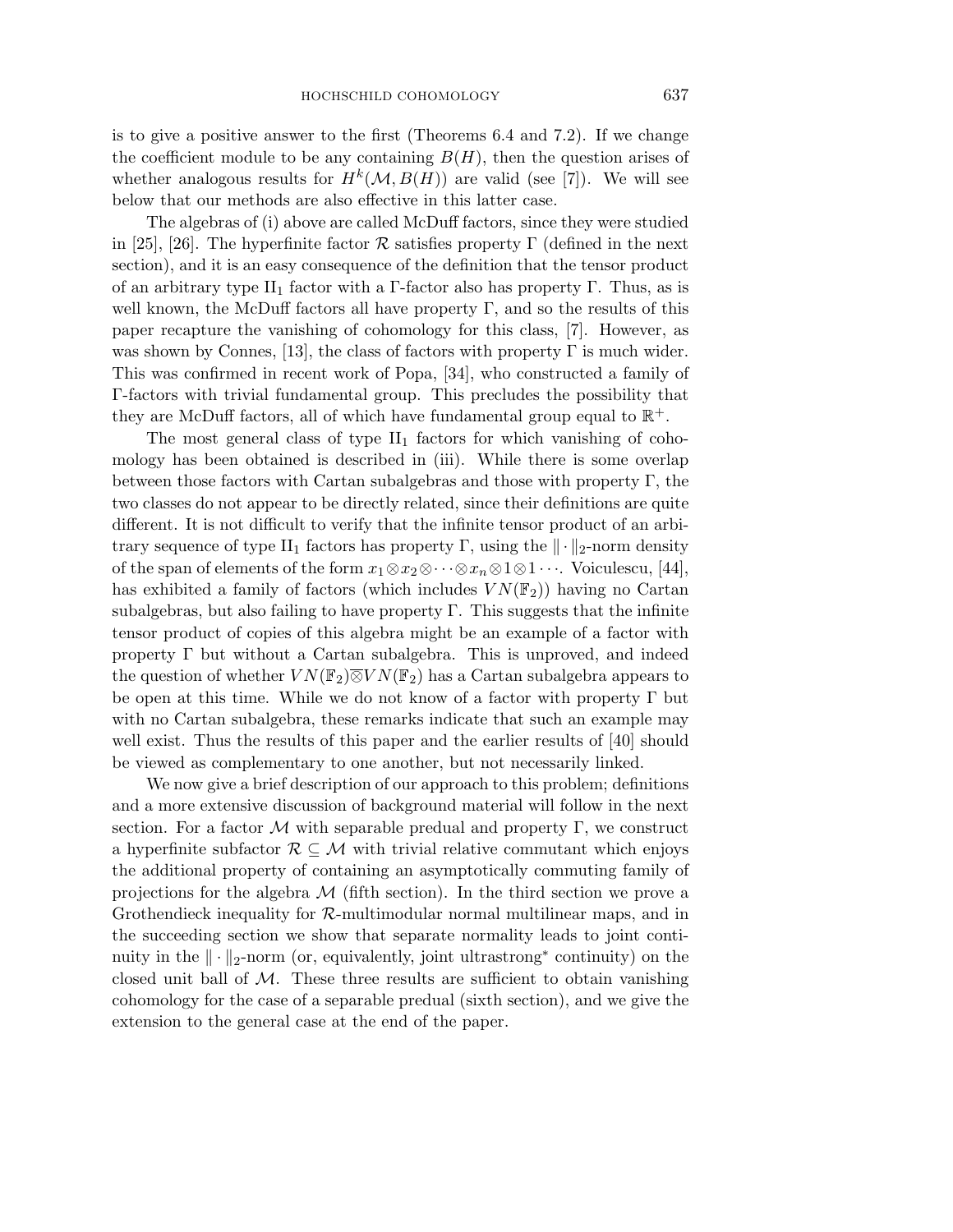We refer the reader to our lecture notes on cohomology, [39], for many of the results used here and to [5], [13], [15], [25], [26], [27] for other material concerning property Γ. We also take the opportunity to thank Professors I. Namioka and Z. Piotrowski for their guidance on issues related to the fourth section of the paper.

## **2. Preliminaries**

Throughout the paper  $M$  will denote a type  $II_1$  factor with unique normalized normal trace tr. We write  $||x||$  for the operator norm of an element  $x \in \mathcal{M}$ , and  $||x||_2$  for the quantity  $(\text{tr}(xx^*))^{1/2}$ , which is the norm induced by the inner product  $\langle x, y \rangle = \text{tr}(y^*x)$  on M.

Property  $\Gamma$  for a type  $II_1$  factor M was introduced by Murray and von Neumann, [27], and is defined by the following requirement: given  $x_1, \ldots,$  $x_m \in \mathcal{M}$  and  $\varepsilon > 0$ , there exists a unitary  $u \in \mathcal{M}$ ,  $\text{tr}(u) = 0$ , such that

(2.1) ux<sup>j</sup> − xju-<sup>2</sup> < ε, 1 ≤ j ≤ m.

Subsequently we will use both this definition and the following equivalent formulation due to Dixmier, [15]. Given  $\varepsilon > 0$ , elements  $x_1, \ldots, x_m \in \mathcal{M}$ , and a positive integer n, there exist orthogonal projections  $\{p_i\}_{i=1}^n \in \mathcal{M}$ , each of trace  $n^{-1}$  and summing to 1, such that

$$
(2.2) \t\t  $||p_ix_j - x_jp_i||_2 < \varepsilon, \t 1 \le j \le m, \t 1 \le i \le n.$
$$

In [33], Popa showed that each type  $II_1$  factor M with separable predual contains a hyperfinite subfactor  $\mathcal R$  with trivial relative commutant  $(\mathcal{R}' \cap \mathcal{M} = \mathbb{C}1)$ , answering positively an earlier question posed by Kadison. In the presence of property Γ, we will extend Popa's theorem by showing that  $\mathcal R$ may be chosen to contain, within a maximal abelian subalgebra, projections which satisfy (2.2). This result is Theorem 5.3.

We now briefly recall the definition of continuous Hochschild cohomology for von Neumann algebras. Let X be a Banach M-bimodule and let  $\mathcal{L}^k(\mathcal{M}, \mathcal{X})$ be the Banach space of  $k$ -linear bounded maps from the  $k$ -fold Cartesian product  $\mathcal{M}^k$  into  $\mathcal{X}, k \geq 1$ . For  $k = 0$ , we define  $\mathcal{L}^0(\mathcal{M}, \mathcal{X})$  to be X. The coboundary operator  $\partial^k$ :  $\mathcal{L}^k(\mathcal{M}, \mathcal{X}) \to \mathcal{L}^{k+1}(\mathcal{M}, \mathcal{X})$  (usually abbreviated to just  $\partial$ ) is defined, for  $k \geq 1$ , by

$$
(2.3) \quad \partial \phi(x_1, \dots, x_{k+1}) = x_1 \phi(x_2, \dots, x_{k+1})
$$

$$
+ \sum_{i=1}^k (-1)^i \phi(x_1, \dots, x_{i-1}, x_i x_{i+1}, x_{i+2}, \dots, x_{k+1})
$$

$$
+ (-1)^{k+1} \phi(x_1, \dots, x_k) x_{k+1},
$$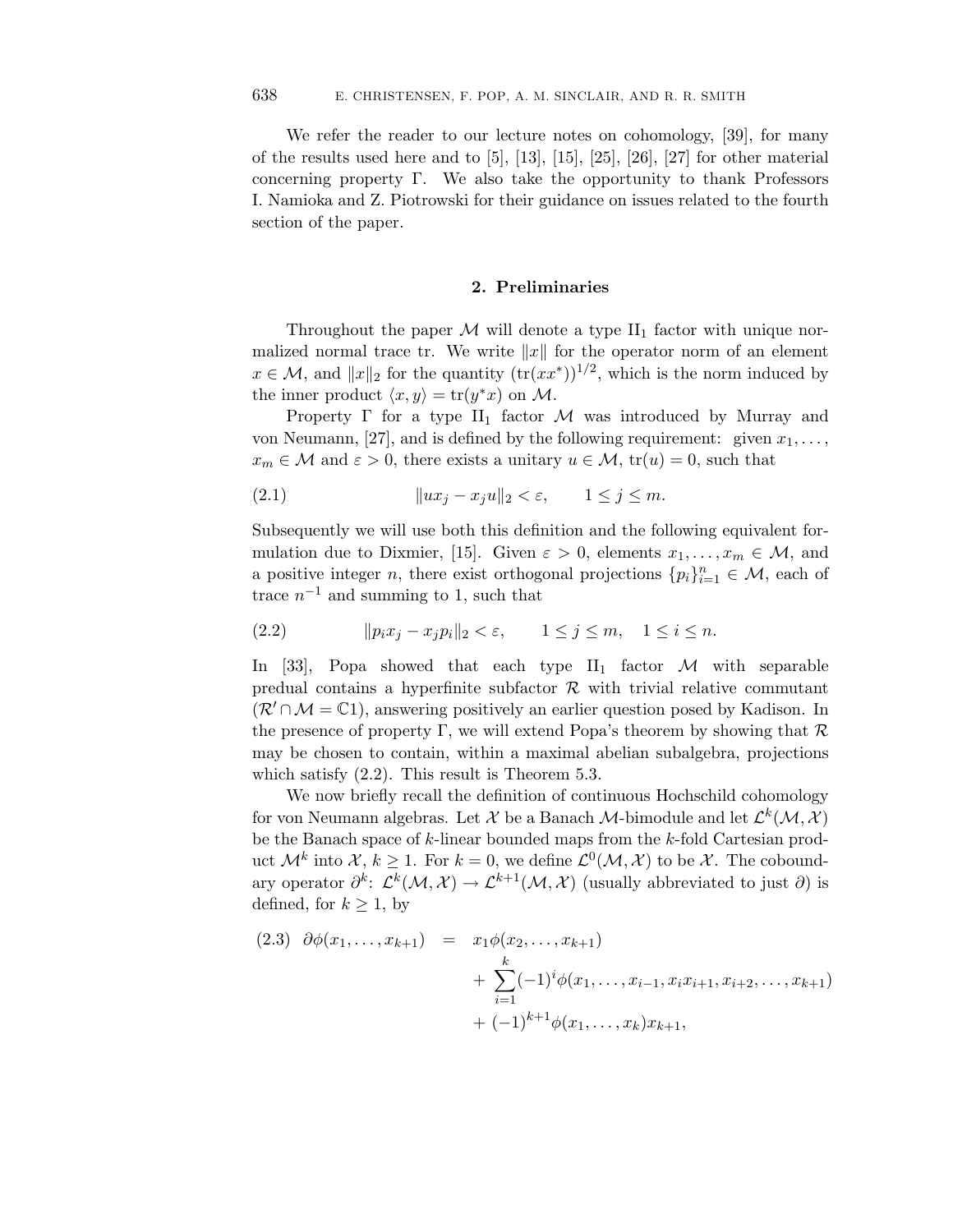#### HOCHSCHILD COHOMOLOGY

for  $x_1, \ldots, x_{k+1} \in \mathcal{M}$ . When  $k = 0$ , we define  $\partial \xi$ , for  $\xi \in \mathcal{X}$ , by

(2.4) 
$$
\partial \xi(x) = x\xi - \xi x, \qquad x \in \mathcal{M}.
$$

It is routine to check that  $\partial^{k+1}\partial^k = 0$ , and so Im  $\partial^k$  (the space of coboundaries) is contained in Ker  $\partial^{k+1}$  (the space of cocycles). The continuous Hochschild cohomology groups  $H^k(\mathcal{M}, \mathcal{X})$  are then defined to be the quotient vector spaces Ker  $\partial^k/\mathrm{Im} \partial^{k-1}, k \geq 1$ . When X is taken to be M, an element  $\phi \in \mathcal{L}^k(\mathcal{M}, \mathcal{M})$ is normal if  $\phi$  is separately continuous in each of its variables when both range and domain are endowed with the ultraweak topology induced by the predual  $\mathcal{M}_*$ .

Let  $\mathcal{N} \subseteq \mathcal{M}$  be a von Neumann subalgebra, and assume that  $\mathcal{M}$  is represented on a Hilbert space H. Then  $\phi: \mathcal{M}^k \to B(H)$  is N-multimodular if the following conditions are satisfied by all  $a \in \mathcal{N}, x_1, \ldots, x_k \in \mathcal{M}$ , and  $1 \leq i \leq k-1$ :

$$
(2.5) \qquad a\phi(x_1,\ldots,x_k) = \phi(ax_1,x_2,\ldots,x_k),
$$

(2.6)  $\phi(x_1,...,x_k)a = \phi(x_1,...,x_{k-1},x_ka),$ 

$$
(2.7) \qquad \phi(x_1,\ldots,x_i a,x_{i+1},\ldots,x_k) \quad = \quad \phi(x_1,\ldots,x_i,ax_{i+1},\ldots,x_k).
$$

A fundamental result of Johnson, Kadison and Ringrose, [21], states that each cocycle  $\phi$  on M is cohomologous to a normal cocycle  $\phi - \partial \psi$ , which can also be chosen to be N-multimodular for any given hyperfinite subalgebra  $\mathcal{N} \subseteq \mathcal{M}$ . This has been the starting point for all subsequent theorems in von Neumann algebra cohomology, since it permits the substantial simplification of considering only  $N$ -multimodular normal cocycles for a suitably chosen hyperfinite subalgebra  $\mathcal{N}$ , [39, Chapter 3]. The present paper will provide another instance of this.

The matrix algebras  $\mathbb{M}_n(\mathcal{M})$  over a von Neumann algebra (or  $C^*$ -algebra) M carry natural C<sup>\*</sup>-norms inherited from  $\mathbb{M}_{n}(B(H)) = B(H^{n})$ , when M is represented on H. Each bounded map  $\phi: \mathcal{M} \to B(H)$  induces a sequence of maps  $\phi^{(n)}$ :  $\mathbb{M}_n(\mathcal{M}) \to \mathbb{M}_n(B(H))$  by applying  $\phi$  to each matrix entry (it is usual to denote these by  $\phi_n$  but we have adopted  $\phi^{(n)}$  to avoid notational difficulties in the sixth section). Then  $\phi$  is said to be completely bounded if sup  $\|\phi^{(n)}\| < \infty$ , and this supremum defines the completely bounded norm  $n\geq 1$ 

 $\|\phi\|_{\text{cb}}$  (see [17], [29] for the extensive theory of such maps). A parallel theory for multilinear maps was developed in [9], [10], using  $\phi: \mathcal{M}^k \to \mathcal{M}$  to replace the product in matrix multiplication. We illustrate this with  $k = 2$ . The *n*-fold amplification  $\phi^{(n)}$ :  $\mathbb{M}_n(\mathcal{M}) \times \mathbb{M}_n(\mathcal{M}) \to \mathbb{M}_n(\mathcal{M})$  of a bounded bilinear map  $\phi: \mathcal{M} \times \mathcal{M} \to \mathcal{M}$  is defined as follows. For matrices  $(x_{ij}), (y_{ij}) \in M_n(\mathcal{M}),$ the  $(i, j)$  entry of  $\phi^{(n)}((x_{ij}), (y_{ij}))$  is  $\sum_{i=1}^{n}$  $\sum_{k=1} \phi(x_{ik}, y_{kj})$ . We note that if  $\phi$  is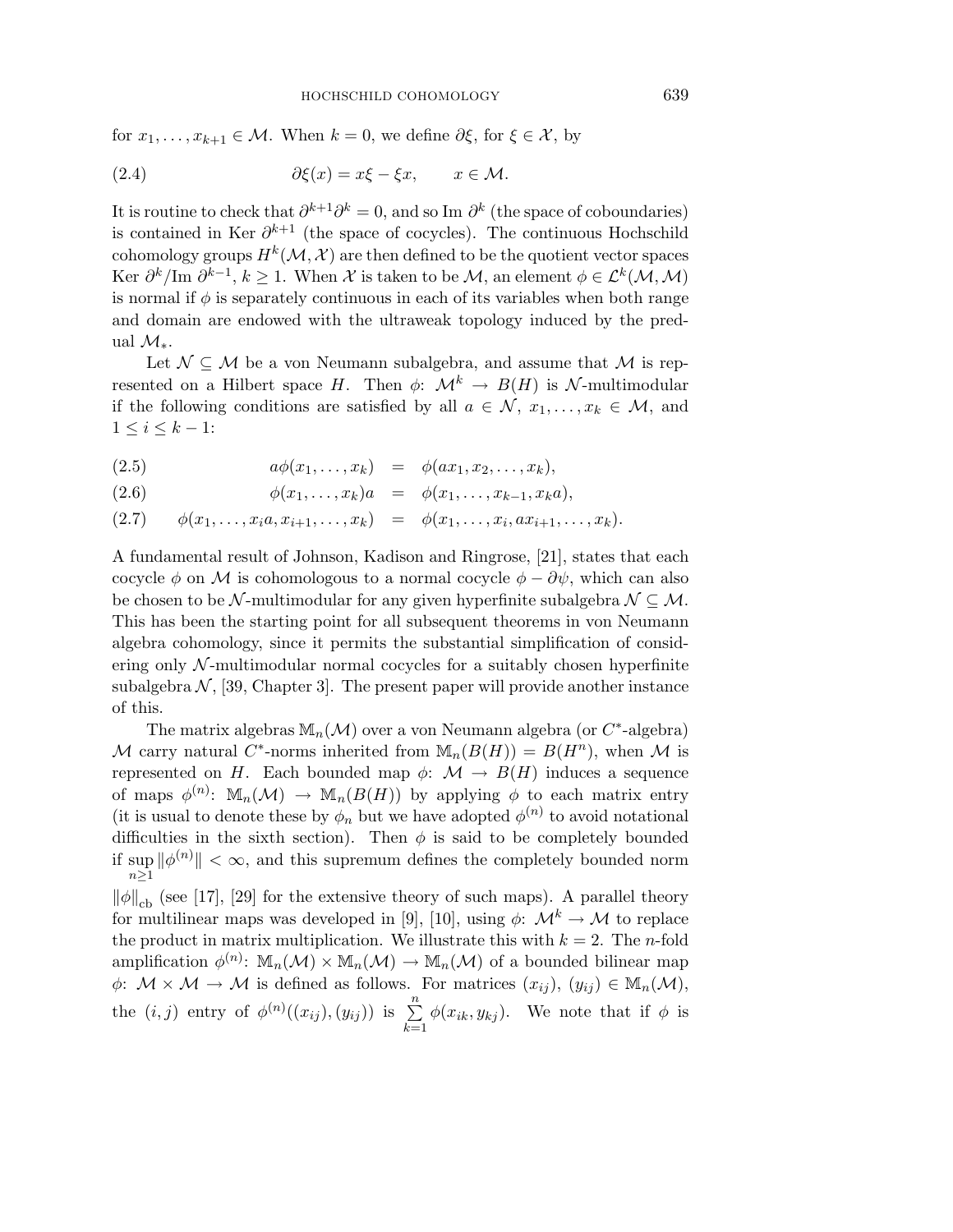N-multimodular, then it is easy to verify from the definition of  $\phi^{(n)}$  that this map is  $\mathbb{M}_n(\mathcal{N})$ -multimodular for each  $n \geq 1$ , and this will be used in the next section.

As before,  $\phi$  is said to be completely bounded if  $\sup ||\phi^{(n)}|| < \infty$ . By  $n\geq 1$ requiring all cocycles and coboundaries to be completely bounded, we may define the completely bounded Hochschild cohomology groups  $H^k_{\text{cb}}(\mathcal{M},\mathcal{M})$  and  $H^k_{\text{cb}}(\mathcal{M}, B(H))$  analogously to the continuous case. It was shown in [11], [12] (see also [39, Chapter 4]) that  $H^k_{\text{cb}}(\mathcal{M}, \mathcal{M})=0$  for  $k\geq 1$  and all von Neumann algebras  $M$ , exploiting the representation theorem for completely bounded multilinear maps, [9], which is lacking in the bounded case. This built on earlier work, [7], on completely bounded cohomology when the module is  $B(H)$ . Subsequent investigations have focused on proving that cocycles are cohomologous to completely bounded ones, [8], [32], or to ones which exhibit complete boundedness in one of the variables [6], [40], [41], [42]. We will also employ this strategy here.

# **3. A multilinear Grothendieck inequality**

The noncommutative Grothendieck inequality for bilinear forms, [31], and its normal counterpart, [19], have played a fundamental role in Hochschild cohomology theory [39, Chapter 5]. The main use has been to show that suitable normal cocycles are completely bounded in at least one variable [8], [40], [41], [42]. In this section we prove a multilinear version of this inequality which will allow us to connect continuous and completely bounded cohomology in the sixth section.

If M is a type II<sub>1</sub> factor and n is a positive integer, we denote by  $tr_n$ the normalized trace on  $\mathbb{M}_n(\mathcal{M})$ , and we introduce the quantity  $\rho_n(X)$  $(\|X\|^2 + n \trctan(X^*X))^{1/2}$ , for  $X \in M_n(\mathcal{M})$ . We let  $\{E_{ij}\}_{i,j=1}^n$  be the standard matrix units for  $\mathbb{M}_n$  ( $\{e_{ij}\}_{i,j=1}^n$  is the more usual way of writing these matrix units, but we have chosen upper case letters to conform to our conventions on matrices). If  $\phi^{(n)}$  is the *n*-fold amplification of the *k*-linear map  $\phi$  on M to  $\mathbb{M}_n(\mathcal{M})$ , then

$$
\phi^{(n)}(E_{11}X_1E_{11},...,E_{11}X_kE_{11}), \qquad X_i \in M_n(\mathcal{M}),
$$

is simply  $\phi$  evaluated at the (1,1) entries of these matrices, leading to the inequality

$$
(3.1) \t ||\phi^{(n)}(E_{11}X_1E_{11},\ldots,E_{11}X_kE_{11})|| \leq ||\phi|| ||X_1|| \ldots ||X_k||.
$$

Our objective in Theorem 3.3 is to successively remove the matrix units from (3.1), moving from left to right, at the expense of increasing the right-hand side of this inequality. The following two variable inequality will allow us to achieve this for certain multilinear maps.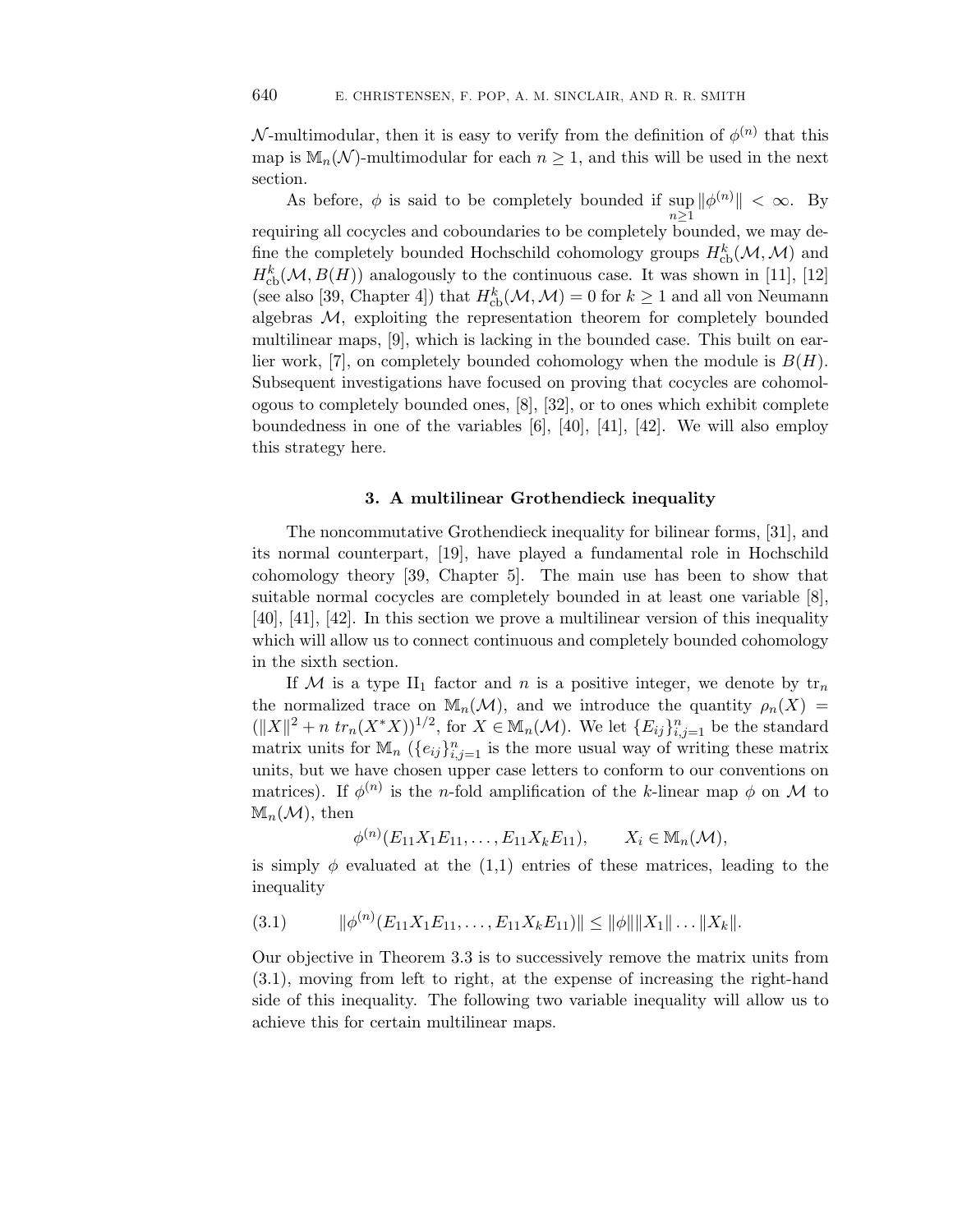LEMMA 3.1. Let  $\mathcal{M} \subseteq B(H)$  be a type  $\text{II}_1$  factor with a hyperfinite subfactor N of trivial relative commutant, let  $C > 0$  and let n be a positive integer. If  $\psi: \mathbb{M}_n(\mathcal{M}) \times \mathbb{M}_n(\mathcal{M}) \to B(H)$  is a normal bilinear map satisfying

$$
(3.2) \t\t \psi(XA, Y) = \psi(X, AY), \t A \in M_n(\mathcal{N}), \t X, Y \in M_n(\mathcal{M}),
$$

and

$$
(3.3) \t\t ||\psi(XE_{11}, E_{11}Y)|| \le C||X|| ||Y||, \t X, Y \in M_n(\mathcal{M}),
$$

then

(3.4) 
$$
\|\psi(X,Y)\| \leq C\rho_n(X)\rho_n(Y), \qquad X, Y \in \mathbb{M}_n(\mathcal{M}).
$$

*Proof.* Let  $\eta$  and  $\nu$  be arbitrary unit vectors in  $H^n$  and define a normal bilinear form on  $\mathbb{M}_n(\mathcal{M}) \times \mathbb{M}_n(\mathcal{M})$  by

(3.5) 
$$
\theta(X,Y) = \langle \psi(XE_{11}, E_{11}Y)\eta, \nu \rangle
$$

for  $X, Y \in \mathbb{M}_n(\mathcal{M})$ . Then  $\|\theta\| \leq C$  by (3.3). By the noncommutative Grothendieck inequality for normal bilinear forms on a von Neumann algebra, [19], there exist normal states  $f, F, g$  and G on  $\mathbb{M}_n(\mathcal{M})$  such that

$$
(3.6) \qquad |\theta(X,Y)| \le C(f(XX^*) + F(X^*X))^{1/2}(g(YY^*) + G(Y^*Y))^{1/2}
$$

for all  $X, Y \in M_n(\mathcal{M})$ . From (3.2), (3.5) and (3.6),

(3.7) 
$$
|\langle \psi(X, Y)\eta, \nu \rangle| = \left| \sum_{j=1}^{n} \langle \psi(XE_{j1}E_{11}, E_{11}E_{1j}Y)\eta, \nu \rangle \right|
$$
  
 
$$
\leq \sum_{j=1}^{n} |\theta(XE_{j1}, E_{1j}Y)|,
$$

which we can then estimate by

(3.8) 
$$
C \sum_{j=1}^{n} (f(XE_{j1}E_{1j}X^*) + F(E_{1j}X^*XE_{j1}))^{1/2}
$$

$$
\times (g(E_{1j}YY^*E_{j1}) + G(Y^*E_{j1}E_{1j}Y))^{1/2},
$$

and this is at most (3.9)

$$
C\left(f(XX^*)+\sum_{j=1}^n F(E_{1j}X^*XE_{j1})\right)^{1/2}\left(\sum_{j=1}^n g(E_{1j}YY^*E_{j1})+G(Y^*Y)\right)^{1/2},
$$

by the Cauchy-Schwarz inequality.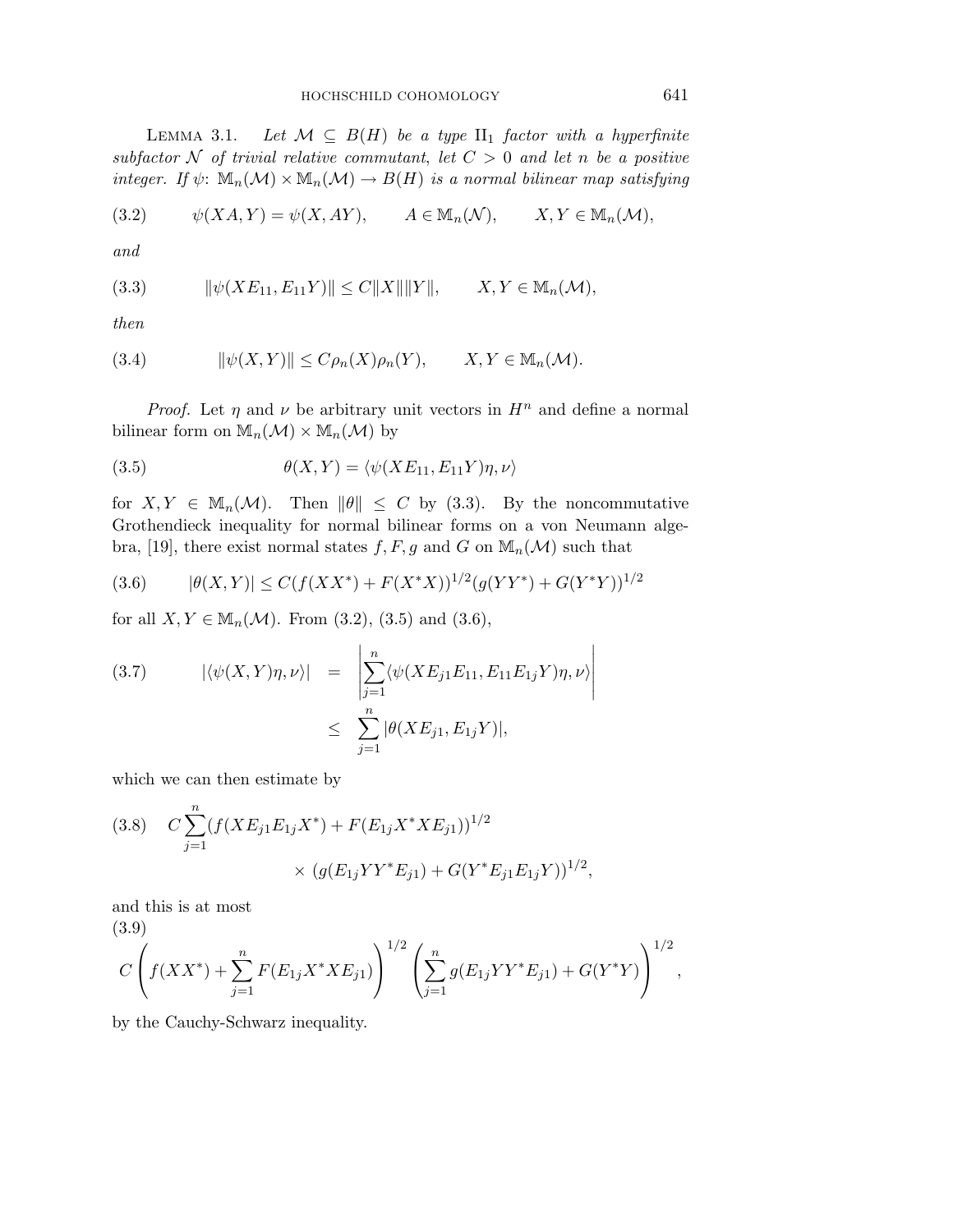Let  $\{\mathcal{N}_{\lambda}\}_{\lambda \in \Lambda}$  be an increasing net of matrix subalgebras of N whose union is ultraweakly dense in N. Let  $\mathcal{U}_{\lambda}$  denote the unitary group of  $\mathbb{M}_n(\mathcal{N}_{\lambda})$  with normalized Haar measure dU. Since  $\mathbb{M}_n(\mathcal{N})' \cap \mathbb{M}_n(\mathcal{M}) = \mathbb{C}1$ , a standard argument (see [39, 5.4.4]) gives

(3.10) 
$$
\operatorname{tr}_n(X)1 = \lim_{\lambda} \int_{\mathcal{U}_{\lambda}} U^* X U \ dU
$$

in the ultraweak topology. Substituting  $XU$  and  $U^*Y$  respectively for X and Y in (3.7)–(3.9), integrating over  $\mathcal{U}_{\lambda}$  and using the Cauchy-Schwarz inequality give

(3.11)  
\n
$$
|\langle \psi(X,Y)\eta, \nu \rangle| = |\langle \psi(XU, U^*Y)\eta, \nu \rangle|
$$
\n
$$
\leq C \left( f(XX^*) + \sum_{j=1}^n F\left(E_{1j} \int_{\mathcal{U}_{\lambda}} U^* X^* XU \, dU \, E_{j1} \right) \right)^{1/2}
$$
\n
$$
\times \left( \sum_{j=1}^n g\left(E_{1j} \int_{\mathcal{U}_{\lambda}} U^* Y Y^* U \, dU \, E_{j1} \right) + G(Y^*Y) \right)^{1/2}.
$$

Now take the ultraweak limit over  $\lambda \in \Lambda$  in (3.11) to obtain

$$
(3.12) \quad |\langle \psi(X,Y)\eta, \nu \rangle| \leq C \left( f(XX^*) + \sum_{j=1}^n F(E_{1j} \text{tr}_n(X^*X)E_{j1}) \right)^{1/2} \times \left( \sum_{j=1}^n g(E_{1j} \text{tr}_n(YY^*)E_{j1}) + G(Y^*Y) \right)^{1/2},
$$

using normality of F and g. Since  $\eta$  and  $\nu$  were arbitrary, (3.12) immediately implies that

$$
(3.13) \|\psi(X,Y)\| \leq C(\|XX^*\| + n \text{tr}_n(X^*X))^{1/2} (n \text{tr}_n(YY^*) + \|Y^*Y\|)^{1/2}
$$
  
=  $C\rho_n(X)\rho_n(Y),$ 

completing the proof.

Remark 3.2. The inequality (3.12) implies that (3.14)  $|\langle \psi(X, Y)\eta, \nu \rangle| \leq C(f(XX^*) + ntr_n(X^*X))^{1/2}(G(Y^*Y) + ntr_n(YY^*))^{1/2}$ 

for  $X, Y \in M_n(\mathcal{M})$ , which is exactly of Grothendieck type. The normal states F and g have both been replaced by  $ntr_n$ . The type of averaging argument employed above may be found in [16].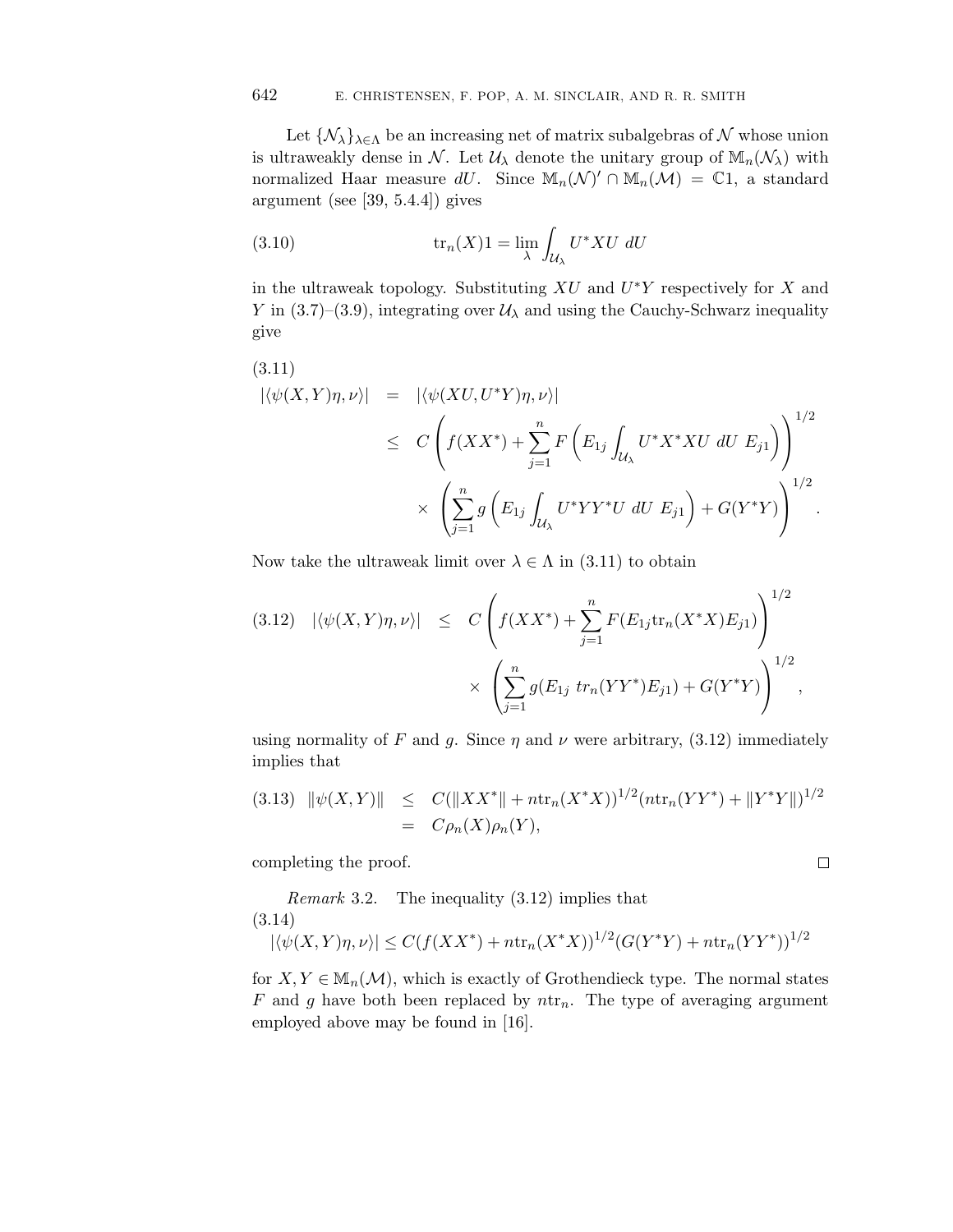We now come to the main result of this section, a multilinear inequality which builds on the bilinear case of Lemma 3.1. We will use three versions  $\{\psi_i\}_{i=1}^3$  of the map  $\psi$  in the previous lemma, with various values of the constant C. The multilinearity of  $\phi$  below will guarantee that each map satisfies the first hypothesis of Lemma 3.1.

THEOREM 3.3. Let  $\mathcal{M} \subseteq B(H)$  be a type  $\text{II}_1$  factor and let N be a hyperfinite subfactor with trivial relative commutant. If  $\phi$ :  $\mathcal{M}^k \to B(H)$  is a  $k$ -linear  $N$ -multimodular normal map, then

$$
(3.15) \t\t ||\phi^{(n)}(X_1,\ldots,X_k)|| \leq 2^{k/2} ||\phi|| \rho_n(X_1)\ldots\rho_n(X_k)
$$

for all  $X_1, \ldots, X_k \in \mathbb{M}_n(\mathcal{M})$  and  $n \in \mathbb{N}$ .

*Proof.* We may assume, without loss of generality, that  $\|\phi\| = 1$ . We take (3.1) as our starting point, and we will deal with the outer and inner variables separately. Define, for  $X, Y \in M_n(\mathcal{M}),$ 

(3.16) 
$$
\psi_1(X,Y) = \phi^{(n)}(X^*E_{11}, E_{11}X_2E_{11}, \dots, E_{11}X_kE_{11})^* \times \phi^{(n)}(YE_{11}, E_{11}X_2E_{11}, \dots, E_{11}X_kE_{11}),
$$

where we regard  $X_2, \ldots, X_k \in \mathbb{M}_n(\mathcal{M})$  as fixed. Then (3.1) implies that

$$
(3.17) \t\t ||\psi_1(XE_{11}, E_{11}Y)|| \le ||X_2||^2 \dots ||X_k||^2 ||X|| ||Y||,
$$

and (3.2) is satisfied. Taking C to be  $||X_2||^2 \dots ||X_k||^2$  in Lemma 3.1 we see that

(3.18) 
$$
\|\psi_1(X,Y)\| = \|\psi_1(E_{11}X, YE_{11})\| \leq \|X_2\|^2 \dots \|X_k\|^2 \rho_n(E_{11}X)\rho_n(YE_{11}).
$$

Now

$$
(3.19) \qquad \rho_n(E_{11}X) = (\|E_{11}XX^*E_{11}\| + n \text{tr}_n(E_{11}XX^*E_{11}))^{1/2} \leq 2^{1/2} \|X\|,
$$

since  $\text{tr}_n(E_{11}) = n^{-1}$ , and a similar estimate holds for  $\rho_n(YE_{11})$ . If we replace X by  $X_1^*$  and Y by  $X_1$  in (3.18), then (3.16) and (3.19) combine to give

$$
(3.20) \qquad \|\phi^{(n)}(X_1E_{11}, E_{11}X_2E_{11}, \ldots, E_{11}X_kE_{11})\| \leq 2^{1/2} \|X_1\| \|X_2\| \ldots \|X_k\|.
$$

Now consider the bilinear map

$$
(3.21) \t\t \psi_2(X,Y) = \phi^{(n)}(X, YE_{11}, E_{11}X_3E_{11}, \dots, E_{11}X_kE_{11})
$$

where  $X_3, \ldots X_k$  are fixed. By (3.20), this map satisfies (3.3) with  $C =$  $2^{1/2} \|X_3\| \dots \|X_k\|$ , and multimodularity of  $\phi$  ensures that (3.2) holds. By Lemma 3.1,

$$
(3.22) \t ||\psi_2(X,Y)|| = ||\psi_2(X, YE_{11})||
$$
  
\t
$$
\leq 2^{1/2} ||X_3|| \dots ||X_k|| \rho_n(X) \rho_n(YE_{11})
$$
  
\t
$$
\leq 2 ||X_3|| \dots ||X_k|| \rho_n(X) ||Y||.
$$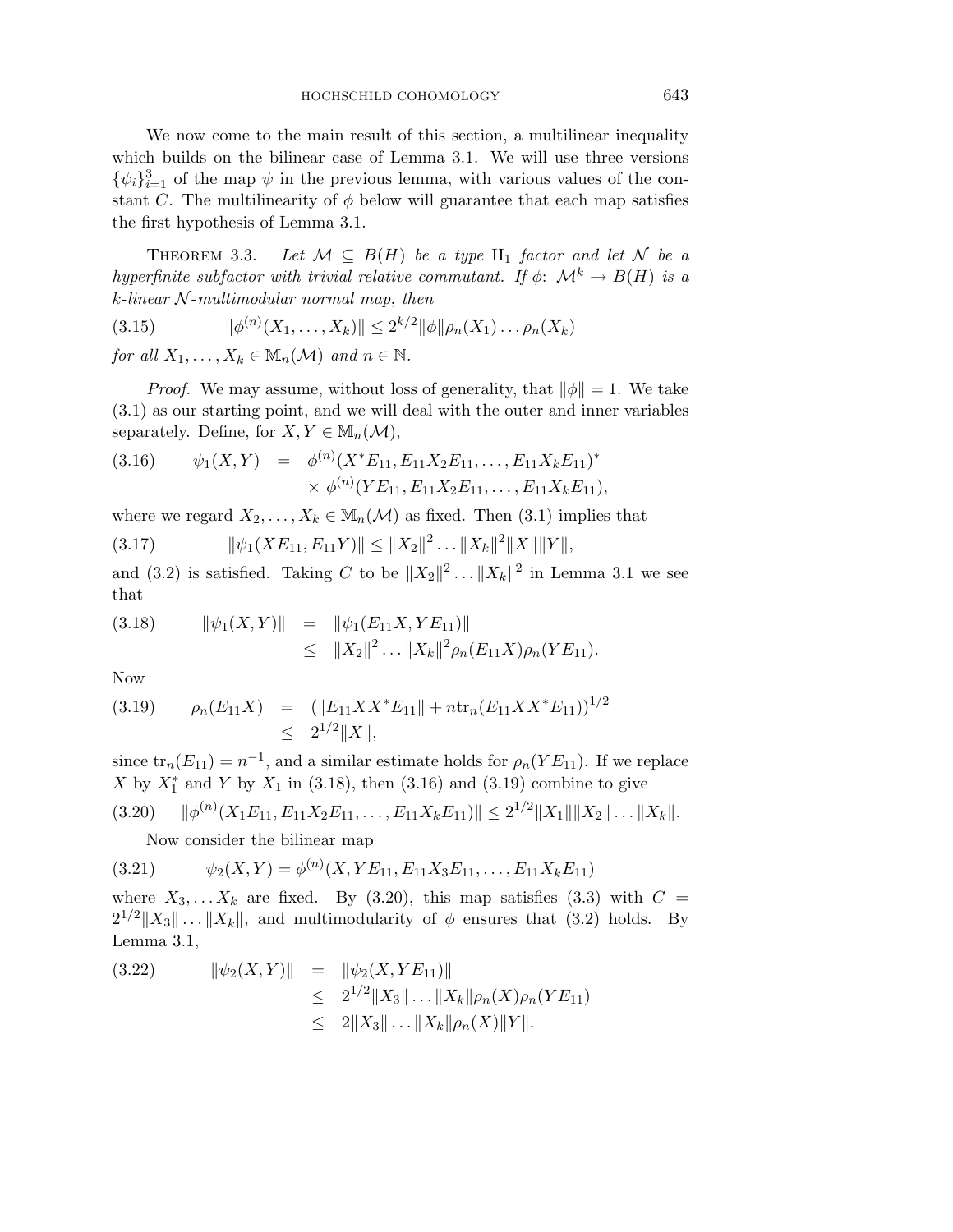Replace  $X$  by  $X_1$  and  $Y$  by  $X_2$  to obtain (3.23)

$$
\|\phi^{(n)}(X_1, X_2E_{11}, E_{11}X_3E_{11}, \dots, E_{11}X_kE_{11})\| \leq 2\rho_n(X_1)\|X_2\|\dots\|X_k\|.
$$

We repeat this step  $k - 2$  times across each succeeding consecutive pair of variables, gaining a factor of  $2^{1/2}$  each time and replacing each  $||X_i||$  by  $\rho_n(X_i)$ , until we reach the inequality

$$
(3.24) \qquad \|\phi^{(n)}(X_1, X_2, \dots, X_{k-1}, X_k E_{11})\| \leq 2^{k/2} \rho_n(X_1) \dots \rho_n(X_{k-1}) \|X_k\|.
$$

To complete the proof, we now define

$$
(3.25) \t\t \psi_3(X,Y) = \phi^{(n)}(X_1,\ldots,X_{k-1},X)\phi^{(n)}(X_1,\ldots,X_{k-1},Y^*)^*,
$$

where  $X_1, \ldots, X_{k-1}$  are fixed. We may apply Lemma 3.1 with

$$
C=2^k\rho_n(X_1)^2\ldots\rho_n(X_{k-1})^2
$$

to obtain

(3.26) 
$$
\|\psi_3(X,Y)\| \le C\rho_n(X)\rho_n(Y).
$$

Put  $X = X_k$  and  $Y = X_k^*$ . Then (3.25) and (3.26) give the estimate

(3.27) 
$$
\|\phi^{(n)}(X_1,\ldots,X_k)\| \leq 2^{k/2} \rho_n(X_1)\ldots\rho_n(X_k),
$$

as required, since  $\rho_n(X_k^*) = \rho_n(X_k)$ .

We will use Theorem 3.3 subsequently in a modified form which we now state.

COROLLARY 3.4. Let  $\mathcal{M} \subseteq B(H)$  be a type  $\text{II}_1$  factor and let N be a hyperfinite subfactor with trivial relative commutant. Let  $n \in \mathbb{N}$ , let  $P \in$  $\mathbb{M}_n(\mathcal{M})$  be a projection of trace  $n^{-1}$ , and let  $\phi: \mathcal{M}^k \to B(H)$  be a k-linear  $\mathcal{N}\text{-}\mathit{multilinear}$  normal map. Then, for  $X_1,\ldots,X_k\in\mathbb{M}_n(\mathcal{M}),$ 

$$
(3.28) \t ||\phi^{(n)}(X_1P,\ldots,X_kP)|| \leq 2^k ||\phi|| ||X_1||\ldots||X_k||.
$$

*Proof.* For  $1 \leq i \leq k$ ,

(3.29) 
$$
\rho_n(X_i P) = (||PX_i^* X_i P|| + n \text{tr}_n(P X_i^* X_i P))^{1/2} \leq (||X_i^* X_i || (1 + n \text{tr}_n(P)))^{1/2} = 2^{1/2} ||X_i||.
$$

The result follows immediately from (3.15) with each  $X_i$  replaced by  $X_iP$ .  $\Box$ 

# $4.$  Joint continuity in the  $\|\cdot\|_2$ -norm

There is an extensive literature on the topic of joint and separate continuity of functions of two variables (see [3], [28] and the references therein) with generalizations to the multivariable case. In this section we consider an

 $\Box$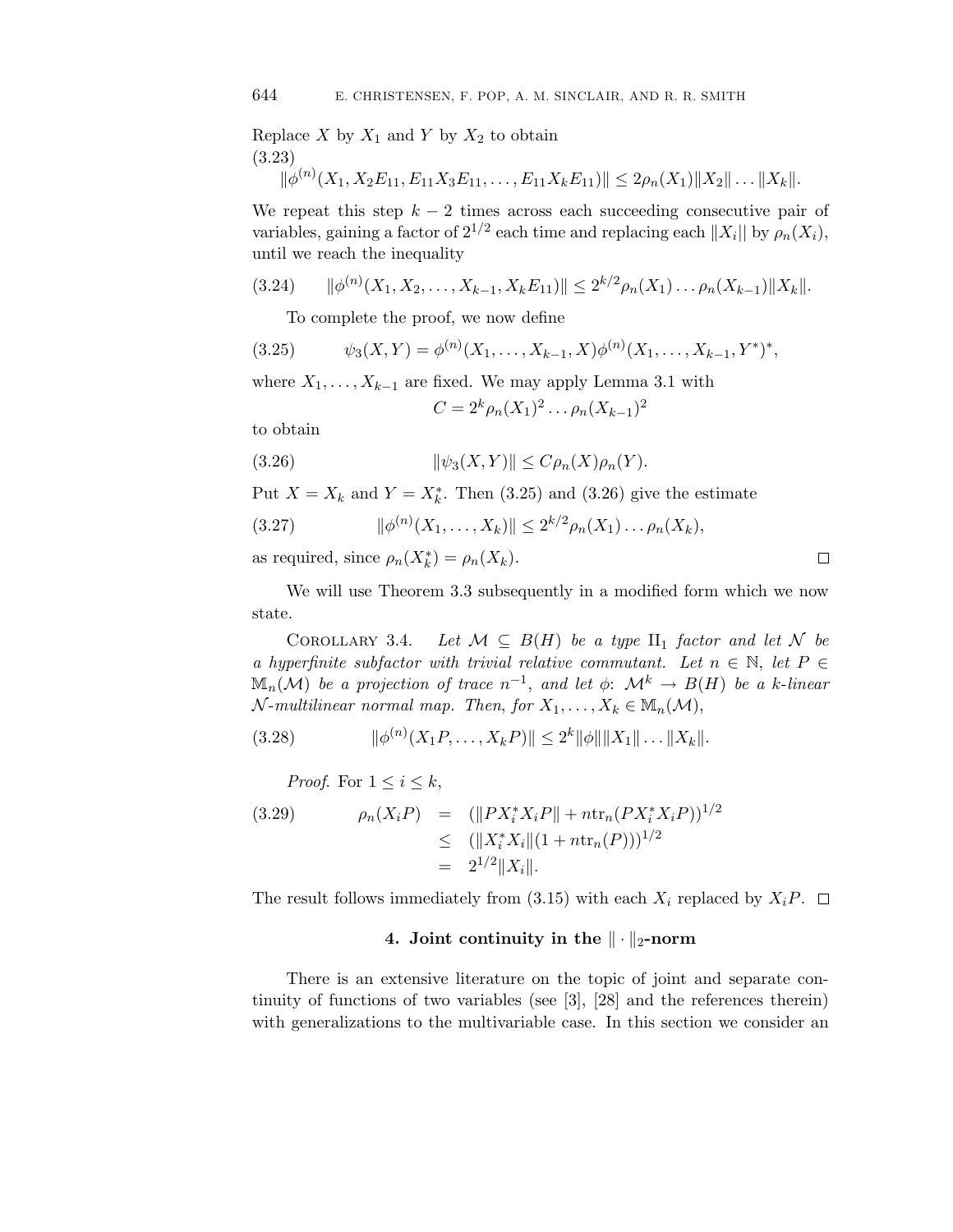*n*-linear map  $\phi: \mathcal{M} \times \ldots \times \mathcal{M} \to \mathcal{M}$  on a type II<sub>1</sub> factor  $\mathcal{M}$  which is ultraweakly continuous (or normal) separately in each variable. The restriction of  $\phi$  to the closed unit ball will be shown to be separately continuous when both range and domain have the  $\|\cdot\|_2$ -norm, and from this we will deduce joint continuity in the same metric topology. Many such joint continuity results hinge on the Baire category theorem, and this is true of the following lemma, which we quote as a special case of a result from [3], and which also can be found in [37, p. 163]. Such theorems stem from [2].

LEMMA 4.1. Let  $\mathcal{X}, \mathcal{Y}$  and  $\mathcal{Z}$  be complete metric spaces, and let  $f: \mathcal{X} \times$  $\mathcal{Y} \to \mathcal{Z}$  be continuous in each variable separately. For each  $y_0 \in \mathcal{Y}$ , there exists an  $x_0 \in \mathcal{X}$  such that  $f(x, y)$  is jointly continuous at  $(x_0, y_0)$ .

We now use this lemma to obtain a joint continuity result which is the first step in an induction argument. Let  $B$  denote the closed unit ball of a type II<sub>1</sub> factor M, to which we give the metric induced by the  $\|\cdot\|_2$ -norm. Then B is a complete metric space. We assume that multilinear maps  $\phi$  below satisfy  $\|\phi\| \leq 1$ , so that  $\phi$  maps  $B \times \ldots \times B$  into B. The k<sup>th</sup> copy of B in such a Cartesian product will be written as  $B_k$ .

LEMMA 4.2. Let  $\phi: \mathcal{M} \times \mathcal{M} \rightarrow \mathcal{M}, ||\phi|| \leq 1$ , be a bilinear map which is separately continuous in the  $\|\cdot\|_2$ -norm on  $B_1 \times B_2$ . Then  $\phi: B_1 \times B_2 \to B$ is jointly continuous in the  $\|\cdot\|_2$ -norm.

*Proof.* If we apply Lemma 4.1 with  $y_0$  taken to be 0, then there exists  $a \in B$  such that the restriction of  $\phi$  to  $B_1 \times B_2$  (which we also write as  $\phi$ ) is jointly continuous at  $(a, 0)$ . We now prove joint continuity at  $(0,0)$ , first under the assumption that  $a \geq 0$ , and then deducing the general case from this. Suppose, then, that  $a \geq 0$ .

Consider sequences  $\{h_n\}_{n=1}^{\infty} \in B_1$  and  $\{k_n\}_{n=1}^{\infty} \in B_2$ , both having limit 0 in the  $\|\cdot\|_2$ -norm. If  $h_n \geq 0$ , then  $a - h_n \in B_1$  since for positive elements

(4.1) 
$$
||a - h_n|| \le \max\{||a||, ||h_n||\} \le 1.
$$

Thus  $\{(a-h_n,k_n)\}_{n=1}^{\infty}$  converges to  $(a,0)$  in  $B_1 \times B_2$ . Since

(4.2) 
$$
\|\phi(h_n, k_n)\|_2 = \|\phi((h_n - a) + a, k_n)\|_2
$$

$$
\leq \|\phi(a - h_n, k_n)\|_2 + \|\phi(a, k_n)\|_2,
$$

we see that

(4.3) 
$$
\lim_{n \to \infty} ||\phi(h_n, k_n)||_2 = 0
$$

from joint continuity at  $(a, 0)$ .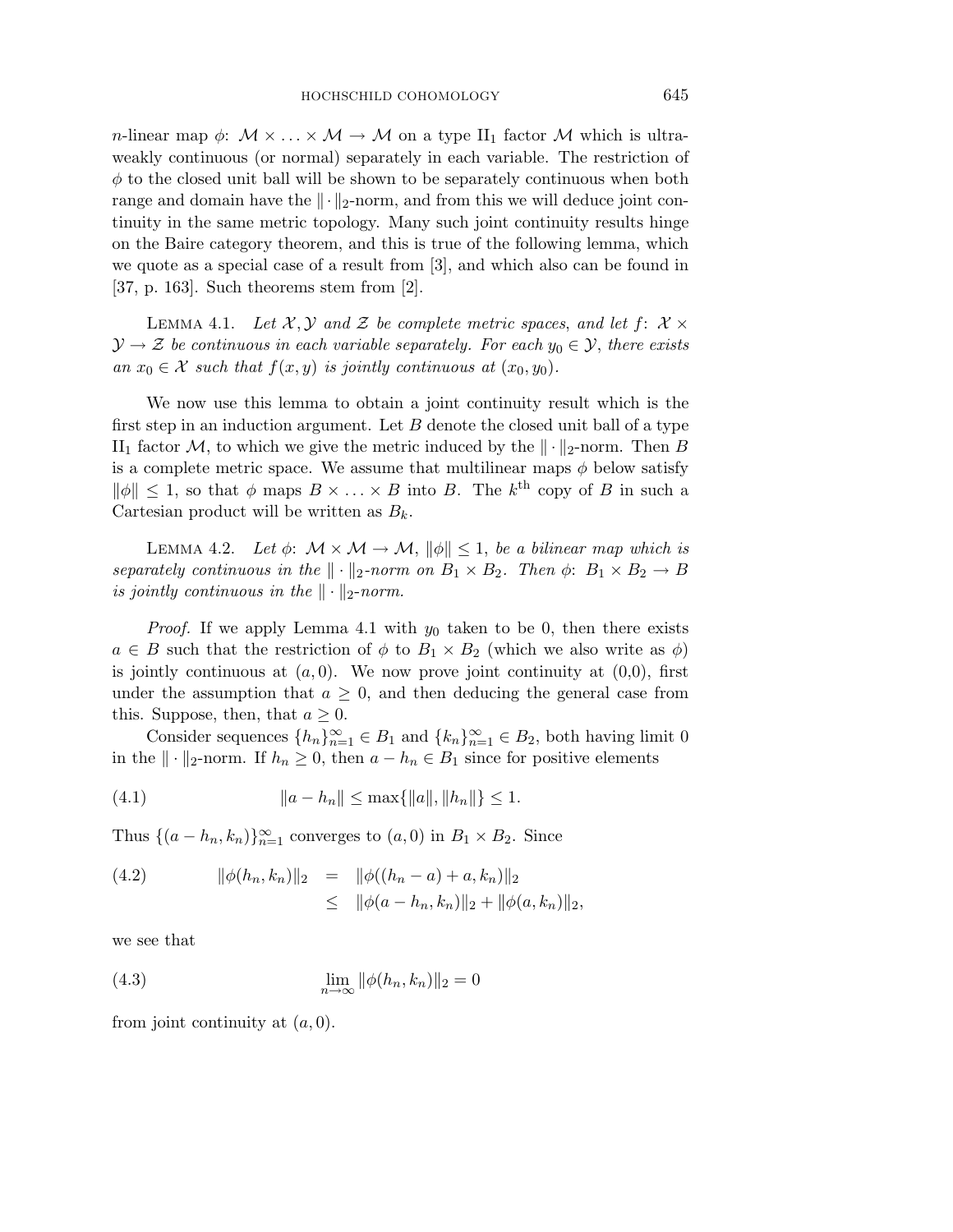Now suppose that each  $h_n$  is self-adjoint, and write  $h_n = h_n^+ - h_n^-$  with  $h_n^+h_n^- = 0$ , and  $h_n^{\pm} \geq 0$ . Then  $||h_n||_2^2 = ||h_n^+||_2^2 + ||h_n^-||_2^2$ , so  $h_h^{\pm} \in B_1$  and  $\lim_{n\to\infty} ||h_n^{\pm}||_2 = 0$ . This shows that

(4.4) 
$$
\lim_{n \to \infty} \phi(h_n, k_n) = \lim_{n \to \infty} \phi(h_n^+, k_n) - \lim_{n \to \infty} \phi(h_n^-, k_n) = 0
$$

for a self-adjoint sequence in the first variable. This easily extends to a general sequence from  $B_1$  by taking real and imaginary parts. Thus  $\phi$  is jointly continuous at  $(0,0)$  when  $a \geq 0$ .

For the general case, take the polar decomposition  $a = bu$  with  $b \ge 0$  and u unitary, which is possible because M is type II<sub>1</sub>. Then the map  $\psi(x, y) =$  $\phi(xu, y)$  is jointly continuous at  $(b, 0)$ , and thus at  $(0, 0)$  from above. Since  $\phi(x, y) = \psi(xu^*, y)$ , joint continuity of  $\phi$  at  $(0,0)$  follows immediately.

We now show joint continuity at a general point  $(a, b) \in B_1 \times B_2$ . If  $\lim_{n\to\infty}(a_n, b_n)=(a, b)$  for a sequence in  $B_1\times B_2$ , then the equations

(4.5) 
$$
a_n = a + 2h_n, \quad b_n = b + 2k_n
$$

define a sequence  $\{(h_n, k_n)\}_{n=1}^{\infty}$  in  $B_1 \times B_2$  convergent to  $(0,0)$ . Then

(4.6) 
$$
\phi(a_n, b_n) - \phi(a, b) = 2\phi(h_n, b) + 2\phi(a, k_n) + 4\phi(h_n, k_n),
$$

and the right-hand side converges to 0 by joint continuity at (0,0) and separate continuity in each variable. This shows joint continuity at  $(a, b)$ . 口

PROPOSITION 4.3. Let  $\phi: \mathcal{M} \times ... \times \mathcal{M} \to \mathcal{M}, ||\phi|| \leq 1$ , be a bounded n-linear map which is separately continuous in the  $\|\cdot\|_2$ -norm on  $B_1 \times \ldots \times B_n$ . Then  $\phi: B_1 \times \ldots \times B_n \to B$  is jointly continuous in the  $\|\cdot\|_2$ -norm.

*Proof.* The case  $n = 2$  is Lemma 4.2, so we proceed inductively and assume that the result is true for all  $k \leq n-1$ . Then consider a separately continuous  $\phi: B_1 \times \ldots \times B_n \to B$ . If we fix the first variable then the resulting  $(n-1)$ -linear map is jointly continuous on  $B_2 \times \ldots \times B_n$  by the induction hypothesis. If we view this Cartesian product as  $B_1 \times (B_2 \times \ldots \times B_n)$ , then we have separate continuity, so Lemma 4.1 ensures that there exists  $a \in B_1$ so that  $\phi$  is jointly continuous at  $(a, 0, \ldots, 0)$ . We may then follow the proof of Lemma 4.2 to show firstly that  $\phi$  is jointly continuous at  $(0,\ldots,0)$ , and subsequently that  $\phi$  is jointly continuous at a general point  $(a_1,\ldots,a_n)$ , using the induction hypothesis.  $\Box$ 

THEOREM 4.4. Let  $\phi: \mathcal{M} \times \ldots \times \mathcal{M} \to \mathcal{M}, ||\phi|| \leq 1$ , be separately normal in each variable. Then the restriction of  $\phi$  to  $B_1 \times \ldots \times B_n$  is jointly continuous in the  $\|\cdot\|_2$ -norm.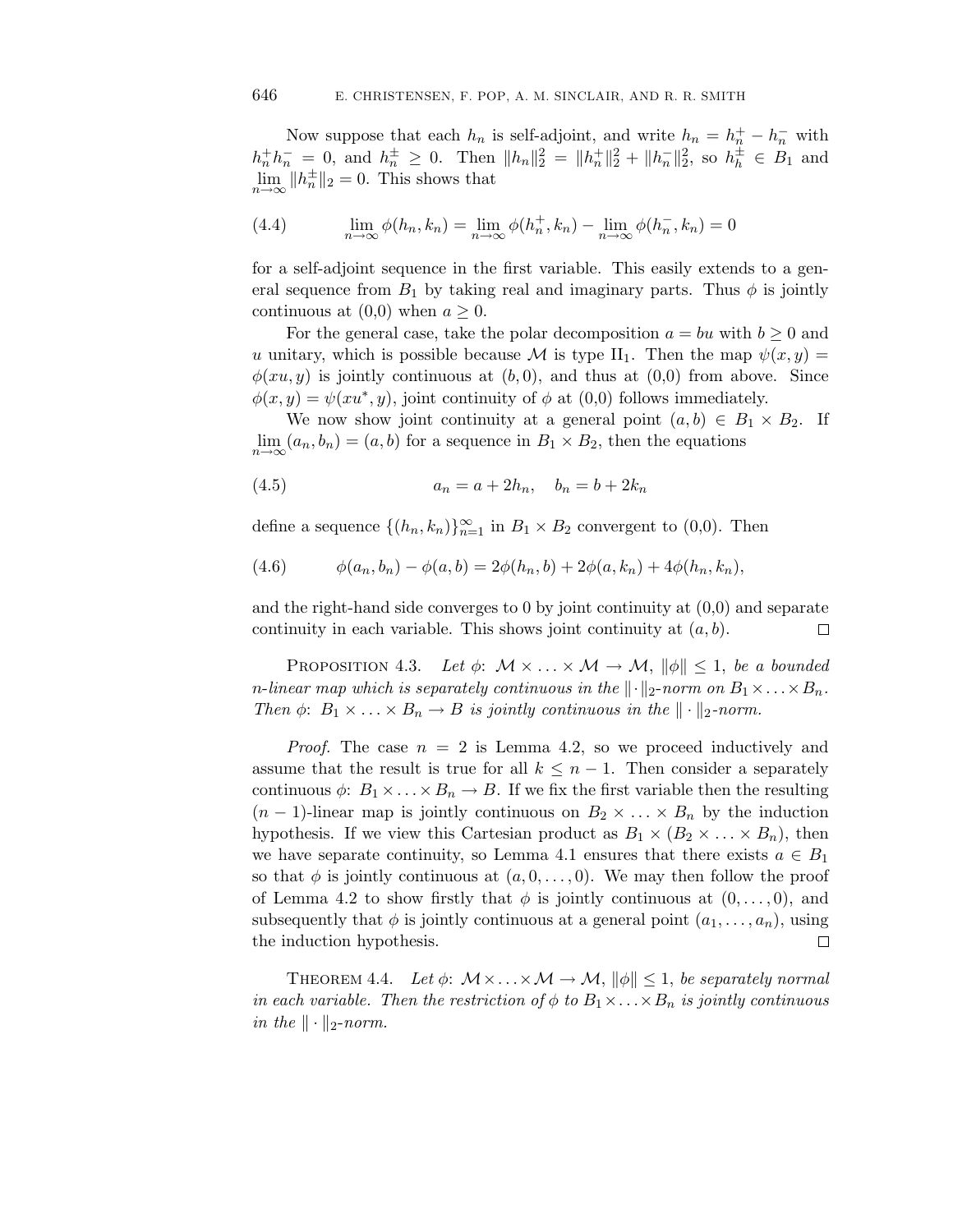*Proof.* If we can show that the restriction of  $\phi$  is separately continuous in the  $\|\cdot\|_2$ -norm, then the result will follow from Proposition 4.3. By fixing all but one of the variables, we reduce to the case of a normal map  $\psi: \mathcal{M} \to \mathcal{M}$ ,  $\|\psi\| \leq 1$ . By [39, 5.4.3], there exist normal states  $f, g \in \mathcal{M}_{*}$  such that

(4.7) 
$$
\|\psi(x)\|_2 \le f(x^*x)^{1/2} + g(xx^*)^{1/2}, \qquad x \in \mathcal{M}.
$$

We may suppose that  $M$  is represented in standard form, so that every normal state is a vector state. Thus choose  $\xi, \eta \in L^2(\mathcal{M}, \text{tr})$  such that

(4.8) 
$$
f(x^*x) = \langle x^*x\xi, \xi \rangle = ||x\xi||_2^2
$$

and

(4.9) 
$$
g(xx^*) = \langle xx^*\eta, \eta \rangle = ||x^*\eta||_2^2.
$$

Consider now a sequence  ${x_n}_{n=1}^{\infty} \in B$  which converges to  $x \in B$  in the  $\|\cdot\|_2$ -norm. Given  $\varepsilon > 0$ , choose  $y, z \in \mathcal{M}$  such that

(4.10) 
$$
\|\xi - y\|_2, \quad \|\eta - z\|_2 < \varepsilon.
$$

Then  $(4.7)$ – $(4.10)$  combine to give

$$
(4.11) \t ||\psi(x - x_n)||_2 \le ||(x - x_n)\xi||_2 + ||(x - x_n)^*\eta||_2
$$
  
\n
$$
\le ||(x - x_n)y||_2 + ||(x - x_n)^*z||_2 + 4\varepsilon
$$
  
\n
$$
\le ||y|| ||x - x_n||_2 + ||z|| ||x - x_n||_2 + 4\varepsilon.
$$

Thus, from  $(4.11)$ ,

(4.12) 
$$
\limsup_{n\geq 1} \|\psi(x - x_n)\|_2 \leq 4\varepsilon,
$$

and since  $\varepsilon > 0$  was arbitrary, we conclude that  $\lim_{n \to \infty} ||\psi(x - x_n)||_2 = 0$ . This proves the result.  $\Box$ 

COROLLARY 4.5. Let  $\mathcal{M} \subseteq B(H)$  be a type  $\Pi_1$  factor and let  $\phi: \mathcal{M} \times \ldots \times$  $\mathcal{M} \to B(H)$ ,  $\|\phi\| \leq 1$ , be a bounded n-linear map which is separately normal in each variable. For an arbitrary pair of unit vectors  $\xi, \eta \in H$ , the n-linear form

$$
(4.13) \t\t \psi(x_1,\ldots,x_n) = \langle \phi(x_1,\ldots,x_n)\xi,\eta \rangle, \t x_i \in \mathcal{M},
$$

is jointly continuous in the  $\|\cdot\|_2$ -norm when restricted to  $B_1 \times \ldots \times B_n$ .

*Proof.* View  $\psi$  as having range in  $\mathbb{C}1 \subseteq \mathcal{M}$ , and apply Theorem 4.4.  $\Box$ 

Remark 4.6. Restriction to the unit ball is necessary in the previous results. The bilinear map  $\phi(x, y) = xy, x, y \in \mathcal{M}$ , is separately normal, but if we take a sequence of projections  $p_n \in \mathcal{M}$  of trace  $n^{-4}$ , then  $\lim_{n \to \infty} ||np_n||_2 = 0$ , but  $\|\phi(np_n, np_n)\|_2 = n^2(\text{tr}(p_n))^{1/2} = 1$ . This shows that  $\phi$  is not jointly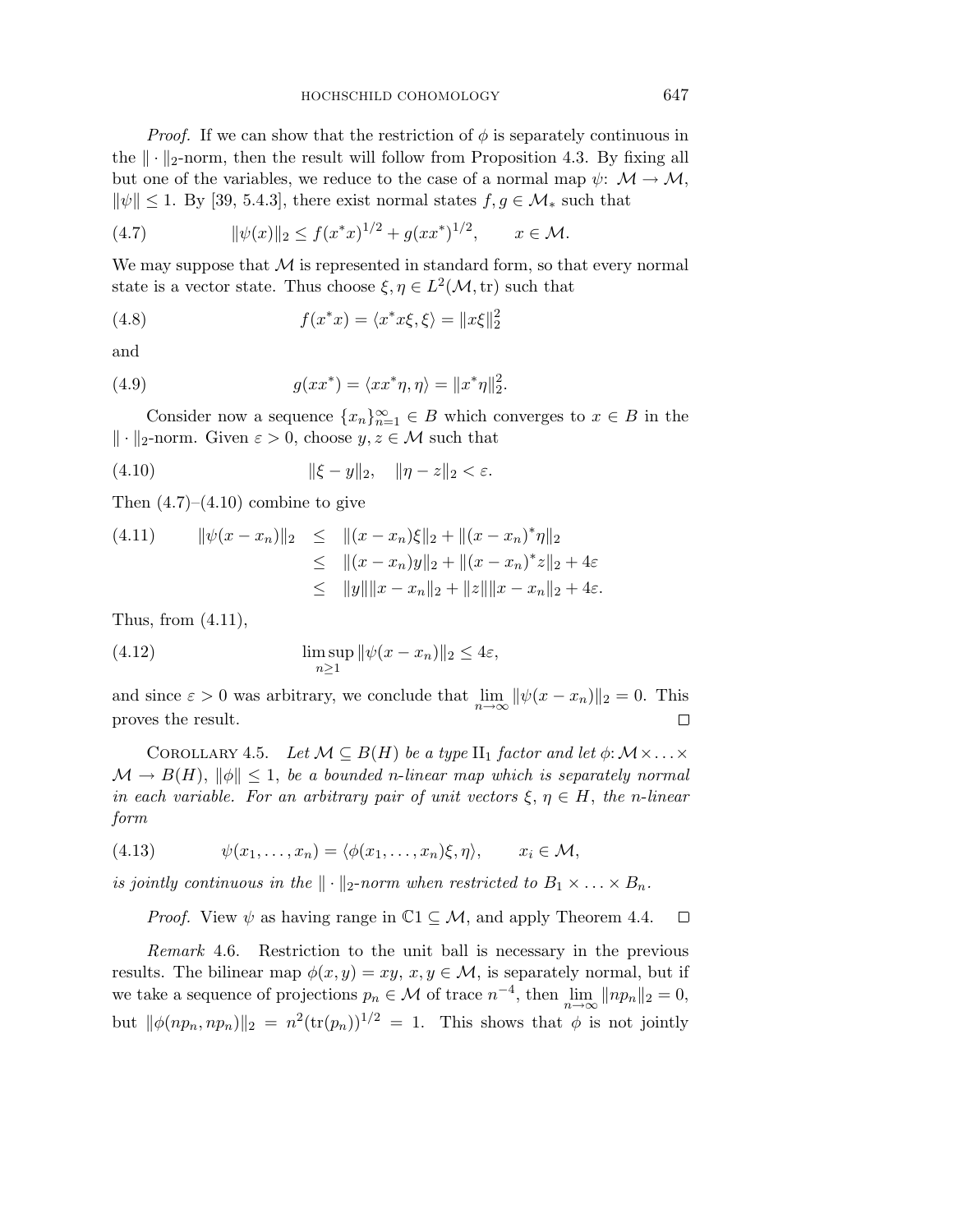continuous in the  $\|\cdot\|_2$ -norm for the whole of M. However, a simple scaling argument shows that  $\phi$  may have arbitrary norm and that restriction to the closed ball of any finite radius allows the same conclusion concerning joint continuity.

If M is faithfully represented on a Hilbert space  $H$ , then the ultrastrong<sup>\*</sup> topology is defined by the family of seminorms (4.14)

$$
x \mapsto \left(\sum_{n=1}^{\infty} \|x\xi_n\|^2 + \|x^*\xi_n\|^2\right)^{1/2}, \quad \xi_n \in H, \quad \sum_{n=1}^{\infty} \|\xi_n\|^2 < \infty, \qquad x \in \mathcal{M}.
$$

Thus convergence of a net  $\{x_{\lambda}\}_{\lambda \in \Lambda}$  to x in the ultrastrong<sup>\*</sup> topology is equivalent to ultraweak convergence of the nets

$$
\{(x-x_{\lambda})(x-x_{\lambda})^*\}_{\lambda \in \Lambda} \quad \text{and} \quad \{(x-x_{\lambda})^*(x-x_{\lambda})\}_{\lambda \in \Lambda}
$$

to 0, showing that the ultrastrong∗ topology is independent of the particular representation. By [43, III.5.3], this topology, when restricted to the unit ball of M, equals the topology arising from the  $\|\cdot\|_2$ -norm. Thus the conclusion of Theorem 4.4 could have been stated as the joint ultrastrong∗ continuity of  $\phi$  when restricted to closed balls of finite radius. In [1], Akemann proved the equivalence of continuity in the ultraweak and ultrastrong∗ topologies for bounded maps restricted to balls, so these results give another proof of Theorem 4.4. We have preferred to argue directly from Grothendieck's inequality.

## **5. Hyperfinite subfactors**

In [33], Popa showed the existence of a hyperfinite subfactor  $\mathcal N$  of a separable factor M with trivial relative commutant  $(\mathcal{N}' \cap \mathcal{M} = \mathbb{C}1)$ . In this section we use Popa's result to construct such a subfactor with some additional properties in the case that  $\mathcal M$  has property Γ. The second lemma below is part of the inductive step in the main theorem. We begin with a technical result which is a special case of a more general result in [30, Prop. 1.11]. In our situation the proof is short and so we include it for completeness.

LEMMA 5.1. Let M and N be type  $\text{II}_1$  factors and suppose that there exists a matrix algebra  $\mathbb{M}_r$  such that M is isomorphic to  $\mathbb{M}_r \otimes \mathcal{N}$ . If M has property  $\Gamma$ , then so too does N.

*Proof.* Fix a free ultrafilter  $\omega$  on N, and let  $\mathcal{M}^{\omega}$  denote the resulting ultraproduct factor, which contains a naturally embedded copy of  $M$  with relative commutant denoted  $\mathcal{M}_{\omega}$ . Then M has property  $\Gamma$  if and only if  $\mathcal{M}_{\omega} \neq \mathbb{C}1$  ([13]). Since  $\mathcal{M}^{\omega}$  is isomorphic to  $\mathbb{M}_{r} \otimes \mathcal{N}^{\omega}$ , and  $\mathcal{M}_{\omega}$  is then isomorphic to  $I_r \otimes \mathcal{N}_{\omega}$ , the result follows.  $\Box$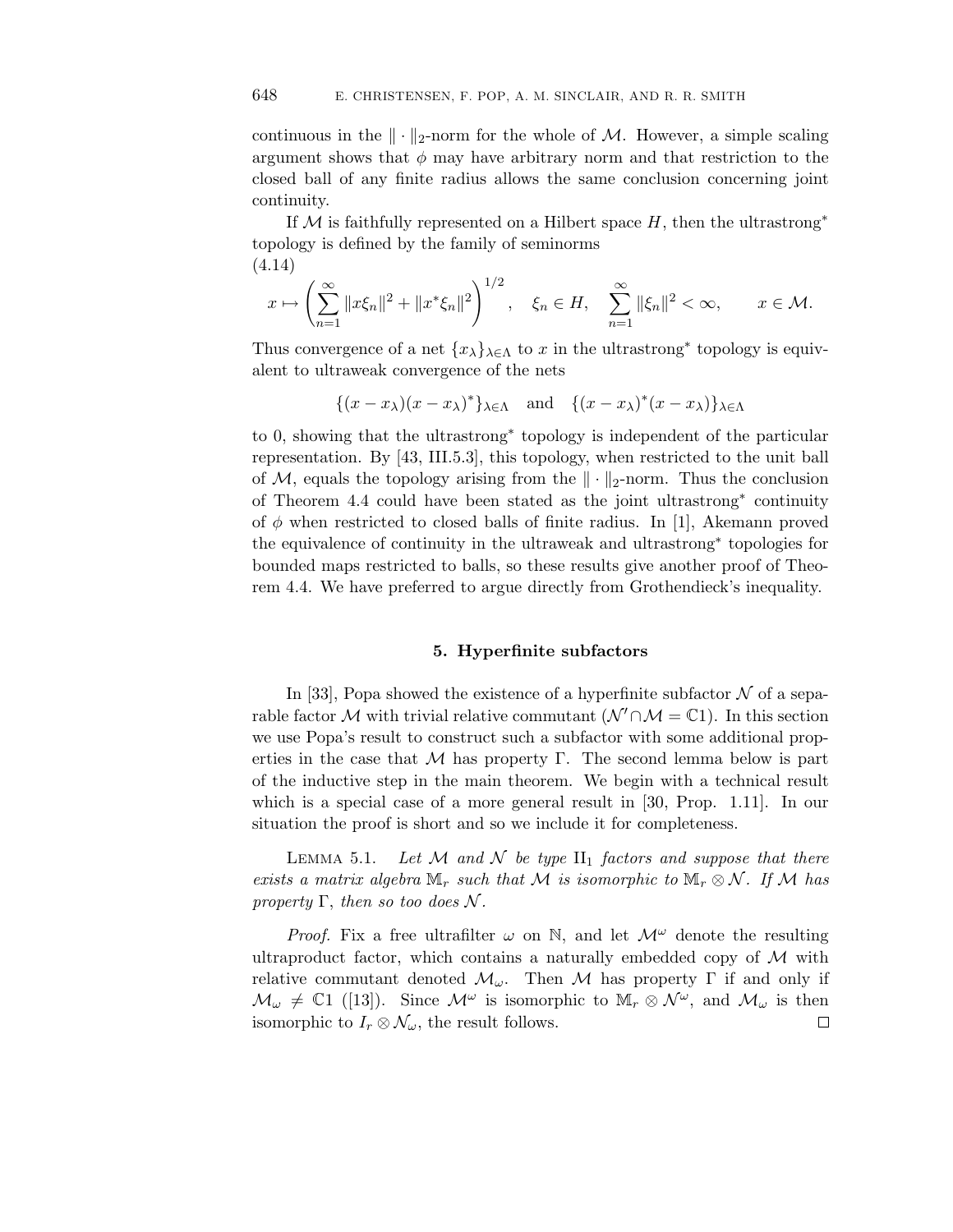LEMMA 5.2. Let M be type II<sub>1</sub> factor with property  $\Gamma$  and let  $\mathcal{M} =$  $\mathbb{M}_r \otimes \mathcal{N}$  be a tensor product decomposition of M. Given  $x_1, \ldots, x_k \in \mathcal{M}$ ,  $n \in \mathbb{N}$ , and  $\varepsilon > 0$ , there exists a set of orthogonal projections  $\{p_i\}_{i=1}^n \in \mathcal{N}$ , each of trace  $n^{-1}$ , such that

(5.1) 
$$
\| [1 \otimes p_i, x_j] \|_2 < \varepsilon, \qquad 1 \le i \le n, \quad 1 \le j \le k.
$$

*Proof.* Write each  $x_j$  as an  $r \times r$  matrix over  $\mathcal{N}$ , and let  $\{y_i\}_{i=1}^{kr^2}$  be a listing of all the resulting matrix entries. By Lemma 5.1,  $\mathcal N$  has property Γ, so given  $\delta > 0$  we can find a set  $\{p_i\}_{i=1}^n \in \mathcal{N}$  of orthogonal projections of trace  $n^{-1}$  satisfying

(5.2) 
$$
||[p_i, y_j]||_2 < \delta, \qquad 1 \le i \le n, \quad 1 \le j \le kr^2,
$$
from [15]. It is clear that (5.1) will hold for  $\delta < r^{-2}\varepsilon$ .

Since the projections found above have equal trace, they may be viewed as the minimal projections on the diagonal of an  $n \times n$  matrix subalgebra of  $\mathcal{N}$ ; we will use this subsequently.

THEOREM 5.3. Let  $\mathcal M$  be a type  $\text{II}_1$  factor with separable predual and with property  $\Gamma$ . Then there exists a hyperfinite subfactor  $\mathcal R$  with trivial relative commutant satisfying the following condition. Given  $x_1, \ldots, x_k \in \mathcal{M}, n \in \mathbb{N}$ , and  $\varepsilon > 0$ , there exist orthogonal projections  $\{p_i\}_{i=1}^n \in \mathcal{R}$ , each of trace  $n^{-1}$ , such that

(5.3) 
$$
\|[p_i, x_j]\|_2 < \varepsilon, \qquad 1 \le i \le n, \quad 1 \le j \le k.
$$

*Proof.* We will construct  $\mathcal{R}$  as the ultraweak closure of an ascending union of matrix subfactors  $A_n$  which we define inductively. We first fix a sequence  $\{\theta_i\}_{i=1}^{\infty}$  of normal states (with  $\theta_1$  the trace) which is norm dense in the set of all normal states in  $\mathcal{M}_{*}$ . We then choose a sequence  $\{m_i\}_{i=1}^{\infty}$  from the unit ball of M which is  $\|\cdot\|_2$ -norm dense in the unit ball. For these choices, the induction hypothesis is

(i) for each  $k \leq n$  there exist orthogonal projections  $p_1, \ldots, p_k \in A_n$ ,  $tr(p_i) = k^{-1}$ , satisfying

(5.4) 
$$
||[p_i, m_j]||_2 < n^{-1}, \qquad 1 \le i \le k, \quad 1 \le j \le n;
$$

(ii) if  $\mathcal{U}_n$  is the unitary group of  $\mathcal{A}_n$  with normalized Haar measure du, then

(5.5) 
$$
\left| \theta_i \left( \int_{\mathcal{U}_n} u m_j u^* du \right) - \text{tr}(m_j) \right| < n^{-1}
$$
  
for  $1 \le i \le n, 1 \le j \le n$ .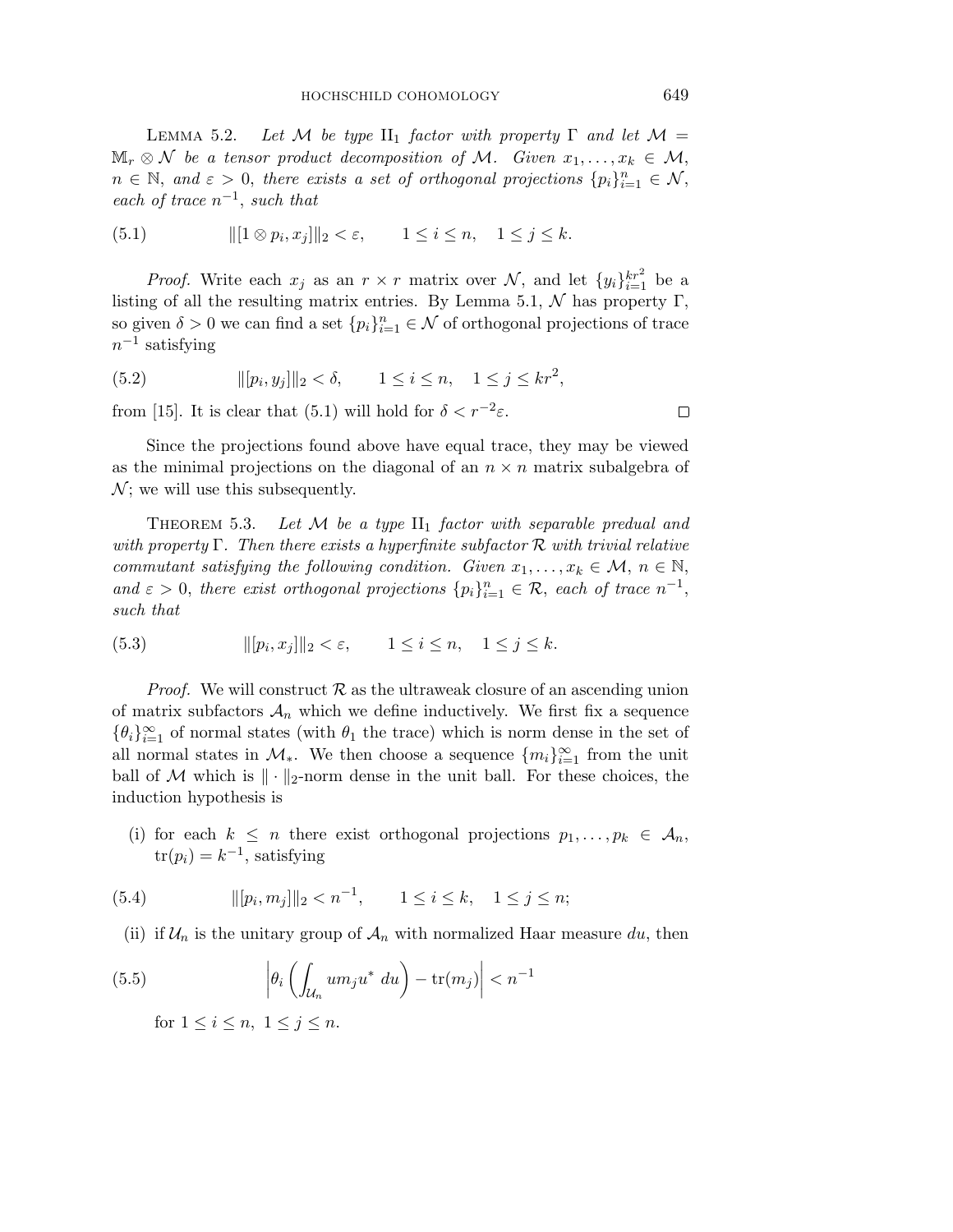To begin the induction, let  $\mathcal{A}_1 = \mathbb{C}1$  and let  $p_1 = 1$ , which commutes with  $m_1$ , so (i) holds. The second part of the hypothesis is also satisfied because  $\theta_1$  is the trace. Now suppose that  $\mathcal{A}_{n-1}$  has been constructed. We apply Lemma 5.2 *n* times to the set  $\{m_1, \ldots, m_n\}$ , taking  $\varepsilon$  to be  $n^{-1}$  and k to be successively  $1, 2, \ldots, n$ . At the  $k^{\text{th}}$  step we acquire a copy of  $\mathbb{M}_k$ , leading to a matrix algebra

(5.6) 
$$
\mathcal{B}_n = \mathcal{A}_{n-1} \otimes \mathbb{M}_1 \otimes \mathbb{M}_2 \otimes \cdots \otimes \mathbb{M}_n = \mathcal{A}_{n-1} \otimes \mathbb{M}_n
$$

containing sets of projections which satisfy (i).

Now decompose M as  $\mathcal{B}_n \otimes \mathcal{N}$  for some type  $\text{II}_1$  factor N, and choose a hyperfinite subfactor  $S \subseteq \mathcal{N}$  with trivial relative commutant, [33]. There exists an ascending sequence  $\{\mathcal{F}_r\}_{r=1}^{\infty}$  of matrix subalgebras of S whose union is ultraweakly dense in  $S$ , as is  $\bigcup$  $r \geq 1$  $\mathcal{B}_n \otimes \mathcal{F}_r$  in  $\mathcal{B}_n \otimes \mathcal{S}$ . Let  $\mathcal{V}_r$  denote the unitary group of  $\mathcal{B}_n \otimes \mathcal{F}_r$  with normalized Haar measure dv. Since  $\mathcal{B}_n \otimes \mathcal{S}$  has trivial relative commutant in  $\mathcal{M}$ , a standard computation (see, for example, [39, 5.4.4]) shows that

(5.7) 
$$
\lim_{r \to \infty} \int_{\mathcal{V}_r} vxv^* dv = \text{tr}(x)1
$$

ultraweakly for all  $x \in \mathcal{M}$ . Since each  $\theta_i$  is normal, we may select r so large that

(5.8) 
$$
\left| \theta_i \left( \int_{\mathcal{V}_r} v m_j v^* dv \right) - \text{tr}(m_j) \right| < n^{-1}
$$

for  $1 \leq i \leq n$  and  $1 \leq j \leq n$ . For this choice of r, define  $A_n$  to be  $\mathcal{B}_n \otimes \mathcal{F}_r$ . Now both (i) and (ii) are satisfied.

Let  $\mathcal{R} \subseteq \mathcal{M}$  be the ultraweak closure of the union of the  $\mathcal{A}_n$ 's. We now verify that (5.3) holds for a given set  $\{x_1,\ldots,x_k\} \in \mathcal{M}, n \in \mathbb{N}$  and  $\varepsilon > 0$ . Let  $\delta = \varepsilon/3$  and, without loss of generality, assume that  $||x_j|| \leq 1$  for  $1 \leq j \leq k$ . Then choose elements  $m_{n_j}$  from the sequence so that

(5.9) 
$$
||x_j - m_{n_j}||_2 < \delta, \qquad 1 \le j \le k.
$$

Now select  $r \in \mathbb{N}$  to be so large that

(5.10) 
$$
r > \delta^{-1}, n, \max\{n_j : 1 \le j \le k\}.
$$

By (i) (with n and r replacing respectively k and n), there exist orthogonal projections  $p_i \in \mathcal{A}_r \subseteq \mathcal{R}, 1 \leq i \leq n$ , each of trace  $n^{-1}$ , such that

(5.11) 
$$
\|[p_i, m_{n_j}]\|_2 < r^{-1} < \delta, \qquad 1 \le i \le n, \quad 1 \le j \le k.
$$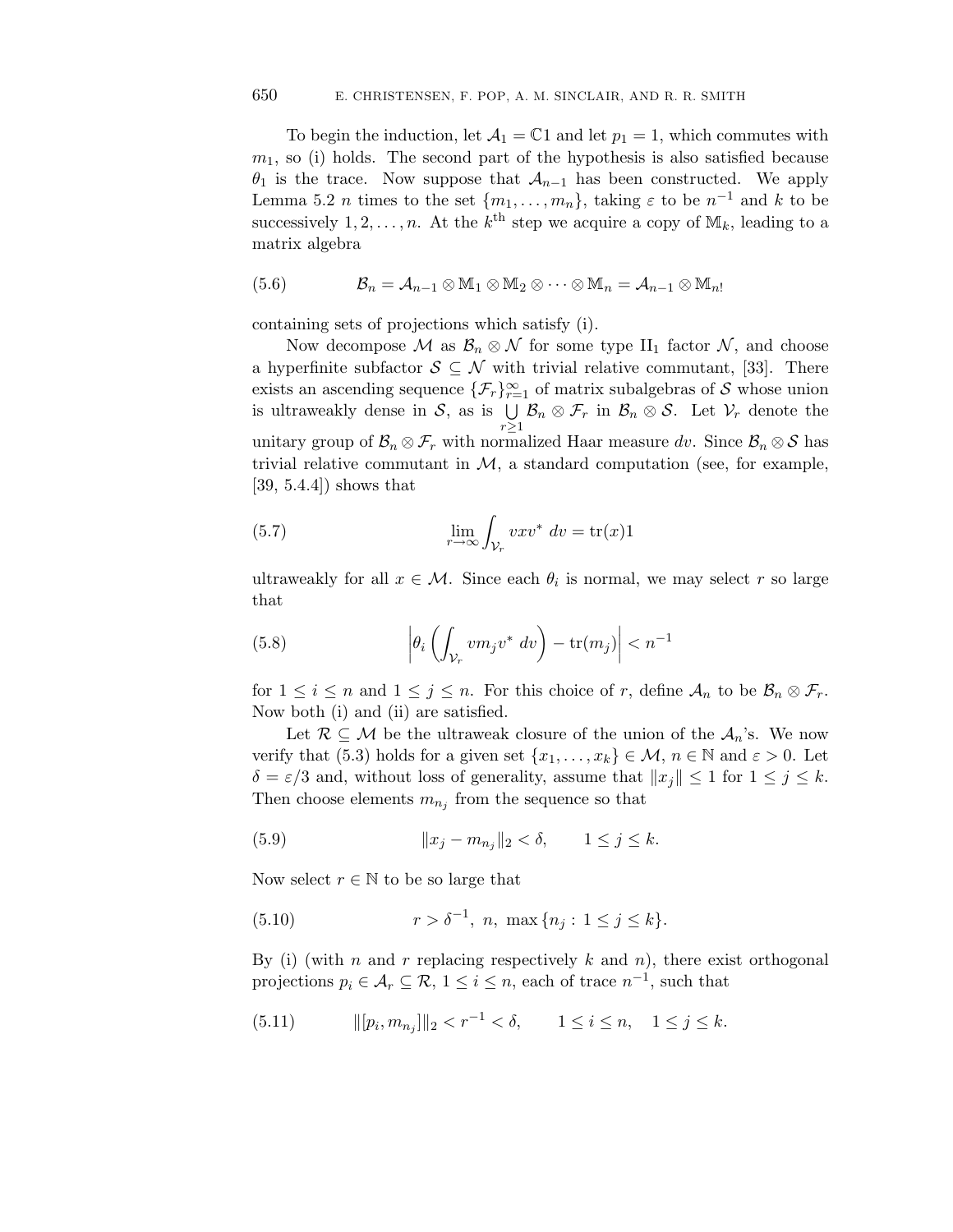Then (5.9), (5.11) and the triangle inequality give

(5.12) 
$$
\|[p_i, x_j]\|_2 < 3\delta = \varepsilon, \qquad 1 \le i \le n, \quad 1 \le j \le k,
$$

as required. It remains to show that  $\mathcal{R}' \cap \mathcal{M} = \mathbb{C}1$ , which will also show that R is a factor.

Consider  $x \in \mathcal{R}' \cap \mathcal{M}$ , which we may assume to be of unit norm. Then choose a subsequence  ${m_{n_j}}_{j=1}^{\infty}$  converging to x in the  $\lVert \cdot \rVert_2$ -norm. We note that  $||x - m_{n_j}|| \leq 2$ , so this sequence converges to x ultraweakly, and  $\lim_{j}$  tr $(m_{n_j}) =$  $tr(x)$ , by normality of the trace. The inequality

$$
(5.13) \qquad \left\| \left( \int_{\mathcal{U}_{n_j}} u m_{n_j} u^* \ du \right) - x \right\|_2 \quad = \quad \left\| \int_{\mathcal{U}_{n_j}} u (m_{n_j} - x) u^* \ du \right\|_2 \\ \leq \quad \left\| m_{n_j} - x \right\|_2,
$$

which is valid because  $x \in \mathcal{R}'$ , shows that these integrals also converge ultraweakly to x. For any fixed value of i, the sequence  $\left\{\theta_i \left(\int_{\mathcal{U}_{n_j}} u m_{n_j} u^* du\right)\right\}_{i=1}^{\infty}$  $j=1$ converges to  $\theta_i(x)$ , since each  $\theta_i$  is ultraweakly continuous, and also to  $tr(x)$ ,

by (5.8). This shows that  $\theta_i(x) = \text{tr}(x)$  for each  $i \geq 1$ . By norm density of  $\{\theta_i\}_{i=1}^{\infty}$  in the set of normal states, we conclude that  $x = \text{tr}(x)1$ , and so R has trivial relative commutant in M.  $\Box$ 

Remark 5.4. We note, from the construction of the  $A_n$ 's, that the projections in the previous theorem are contained in a Cartan masa in  $R$ . It is not clear whether this is a masa in  $M$  in general (and we would not expect it to be Cartan in  $\mathcal{M}$ ). We do not pursue this point as it will not be needed subsequently.

### **6. The separable predual case**

In this section we show that the cohomology groups  $H^k(\mathcal{M},\mathcal{M})$  and  $H^k(\mathcal{M}, B(H))$ ,  $k \geq 2$ , are 0 for any type  $\text{II}_1$  factor  $\mathcal{M} \subseteq B(H)$  with property  $\Gamma$  and separable predual (but note that we place no restriction on H). The general case is postponed to the next section. We will need an algebraic lemma, for which we now establish some notation.

Let  $S_k$ ,  $k \geq 2$ , be the set of nonempty subsets of  $\{1, 2, \ldots, k\}$ , and let  $T_k$  be the collection of subsets containing k. The cardinalities are respectively  $2^k - 1$  and  $2^{k-1}$ . If  $\sigma \in S_k$  then we also regard it as an element of  $S_r$  for all  $r > k$ , and we denote its cardinality by  $|\sigma|$ . We note that  $S_{k+1}$  is then the disjoint union of  $S_k$  and  $T_{k+1}$ . If  $\phi: \mathcal{M}^k \to B(H)$  is a k-linear map,  $p \in \mathcal{M}$  is a projection and  $\sigma \in S_k$ , then we define  $\phi_{\sigma,p}$ :  $\mathcal{M}^k \to B(H)$  by

(6.1) 
$$
\phi_{\sigma,p}(x_1,\ldots,x_k)=\phi(y_1,\ldots,y_k),
$$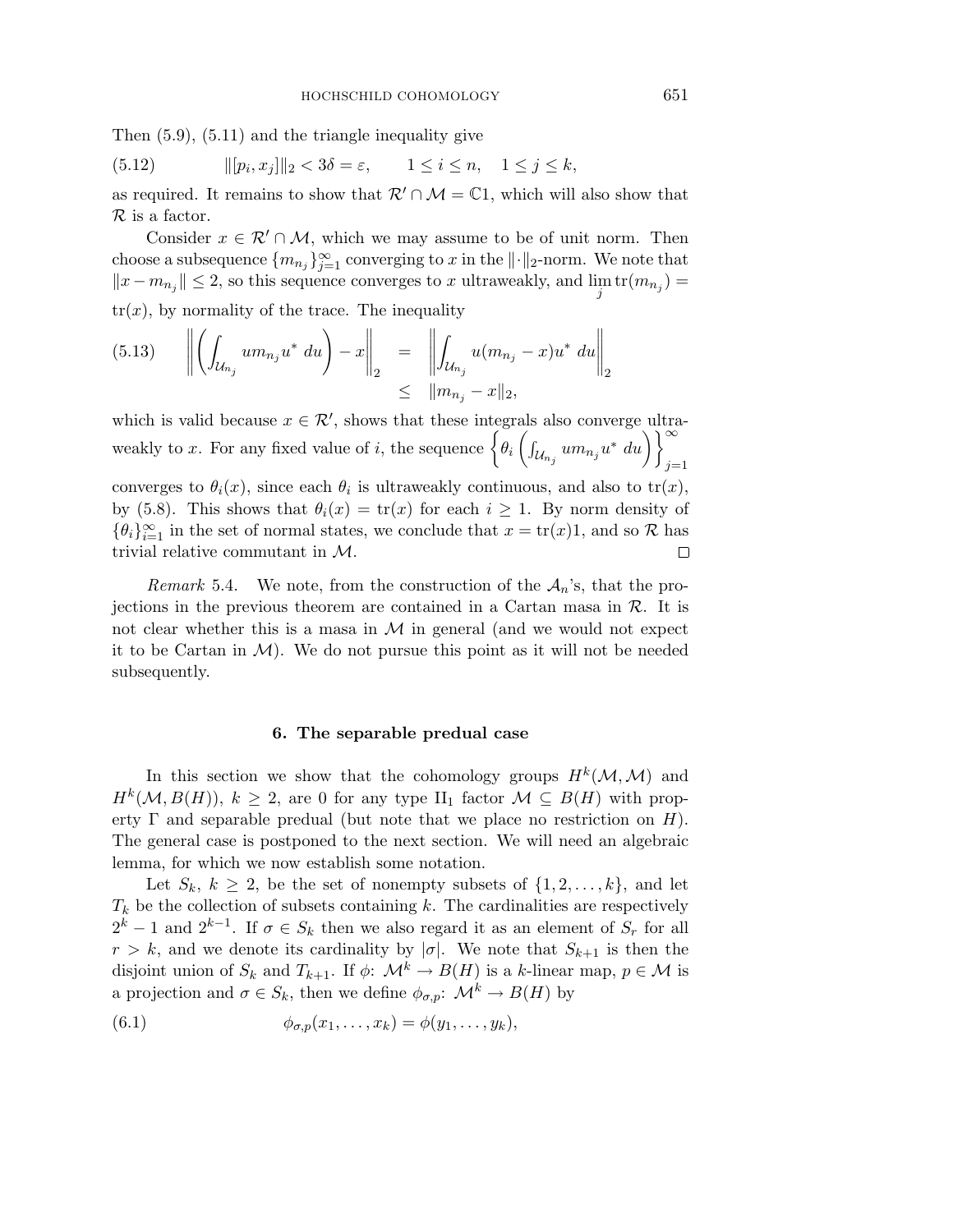where  $y_i = px_i - x_i p$  for  $i \in \sigma$ , and  $y_i = x_i$  otherwise. For convenience of notation we denote the commutator  $[p, x_i]$  by  $\hat{x}_i$  since we will only be concerned with one projection at this time. For example, if  $k = 3$  and  $\sigma = \{2, 3\}$ , then

(6.2) 
$$
\phi_{\sigma,p}(x_1, x_2, x_3) = \phi(x_1, px_2 - x_2p, px_3 - x_3p) \n= \phi(x_1, \hat{x}_2, \hat{x}_3), \quad x_i \in \mathcal{M}.
$$

If  $\sigma \in S_k$ , denote by  $\ell(\sigma)$  the least integer in  $\sigma$ . Then define  $\phi_{\sigma,p,i}(x_1,\ldots,x_k)$ by changing the i<sup>th</sup> variable in  $\phi_{\sigma,p}$  from  $x_i$  to  $\hat{x}_i$ ,  $1 \leq i \leq \ell(\sigma)$ , and replacing  $\hat{x}_i$  by  $p\hat{x}_i$  when  $i = \ell(\sigma)$ . In the above example  $\ell(\sigma) = 2$ , and

(6.3) 
$$
\phi_{\sigma,p,1}(x_1, x_2, x_3) = \phi(\hat{x}_1, \hat{x}_2, \hat{x}_3), \quad \phi_{\sigma,p,2}(x_1, x_2, x_3) = \phi(x_1, p\hat{x}_2, \hat{x}_3).
$$

LEMMA 6.1. Let  $p \in \mathcal{M} \subseteq B(H)$  be a fixed but arbitrary projection, and let  $\mathcal{C}_k$ ,  $k \geq 2$ , be the class of k-linear maps  $\phi: \mathcal{M}^k \to B(H)$  which satisfy

(6.4) 
$$
p\phi(x_1,...,x_k) = \phi(px_1, x_2,...,x_k),
$$

$$
(6.5) \qquad \phi(x_1,\ldots,x_ip,x_{i+1},\ldots,x_k) \quad = \quad \phi(x_1,\ldots,x_i,px_{i+1},\ldots,x_k),
$$

for  $x_i \in \mathcal{M}$  and  $1 \leq i \leq k-1$ . If  $\phi \in \mathcal{C}_k$  then

(6.6) 
$$
p\phi(x_1,\ldots,x_k)-p\phi(x_1p,\ldots,x_kp)=\sum_{\sigma\in S_k}(-1)^{|\sigma|+1}p\phi_{\sigma,p}(x_1,\ldots,x_k).
$$

Moreover, for each  $\sigma \in S_k$ ,

(6.7) 
$$
p\phi_{\sigma,p}(x_1,\ldots,x_k)=\sum_{i=1}^{\ell(\sigma)}\phi_{\sigma,p,i}(x_1,\ldots,x_k).
$$

*Proof.* We will show (6.6) by induction, so consider first the case  $k = 2$ and take  $\phi \in C_2$ . Then, using (6.4) and (6.5) repeatedly,

(6.8) 
$$
p\phi(x_1, x_2) = p\phi(px_1, x_2)
$$
  
\n
$$
= p\phi(\hat{x}_1, x_2) + p\phi(x_1p, x_2)
$$
  
\n
$$
= p\phi(\hat{x}_1, x_2) + p\phi(x_1p, px_2)
$$
  
\n
$$
= p\phi(\hat{x}_1, x_2) + p\phi(x_1p, \hat{x}_2) + p\phi(x_1p, x_2p)
$$
  
\n
$$
= p\phi(\hat{x}_1, x_2) - p\phi(\hat{x}_1, \hat{x}_2) + p\phi(px_1, \hat{x}_2) + p\phi(x_1p, x_2p)
$$
  
\n
$$
= p\phi(\hat{x}_1, x_2) - p\phi(\hat{x}_1, \hat{x}_2) + p\phi(x_1, \hat{x}_2) + p\phi(x_1p, x_2p)
$$

and the result follows by moving  $p\phi(x_1p, x_2p)$  to the left-hand side.

Suppose now that (6.6) is true for maps in  $\mathcal{C}_r$  with  $r < k$ , and consider  $\phi \in \mathcal{C}_k$ . Note that if we fix  $x_k$ , the resulting map is an element of  $\mathcal{C}_{k-1}$ , so the induction hypothesis gives

(6.9) 
$$
p\phi(x_1,\ldots,x_k) - p\phi(x_1p,\ldots,x_{k-1}p,x_k) = \sum_{\sigma \in S_k \backslash T_k} (-1)^{|\sigma|+1} p\phi_{\sigma,p}(x_1,\ldots,x_k).
$$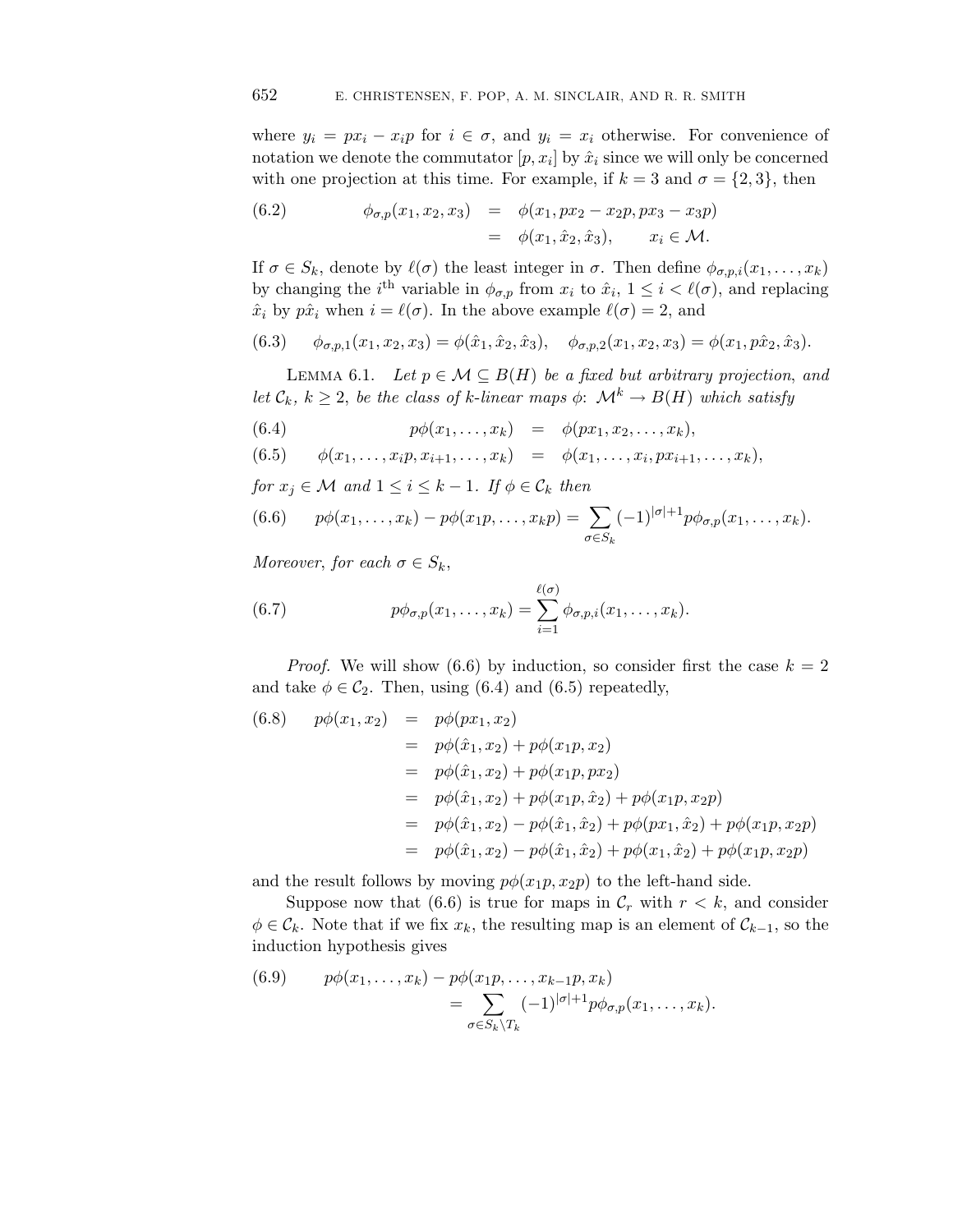Since this is an algebraic identity, we may replace  $x_k$  by  $\hat{x}_k$  to obtain

(6.10) 
$$
p\phi(x_1, ..., x_{k-1}, \hat{x}_k) - p\phi(x_1p, ..., x_{k-1}p, \hat{x}_k) = \sum_{\sigma \in S_k \backslash T_k} (-1)^{|\sigma|+1} p\phi_{\sigma, p}(x_1, ..., x_{k-1}, \hat{x}_k).
$$

By (6.5),

(6.11) 
$$
p\phi(x_1p, ..., x_{k-1}p, x_k) = p\phi(x_1p, ..., x_{k-1}p, px_k)
$$
  
=  $p\phi(x_1p, ..., x_{k-1}p, \hat{x}_k) + p\phi(x_1p, ..., x_kp).$ 

Now use (6.10) to replace  $p\phi(x_1p,\ldots,x_{k-1}p,\hat{x}_k)$  in (6.11), and add the resulting equation to (6.9). After rearranging, we obtain

(6.12) 
$$
p\phi(x_1,\ldots,x_k) - p\phi(x_1p,\ldots,x_kp)
$$

$$
= \sum_{\sigma \in S_k \backslash T_k} (-1)^{|\sigma|+1} p\phi_{\sigma,p}(x_1,\ldots,x_k)
$$

$$
- \sum_{\sigma \in S_k \backslash T_k} (-1)^{|\sigma|+1} p\phi_{\sigma,p}(x_1,\ldots,x_{k-1},\hat{x}_k)
$$

$$
+ p\phi(x_1,\ldots,x_{k-1},\hat{x}_k),
$$

and the right-hand side of  $(6.12)$  is equal to  $\Sigma$ σ∈S*<sup>k</sup>*  $(-1)^{|\sigma|+1}p\phi_{\sigma,p}(x_1,\ldots,x_k).$ This completes the inductive step.

We now prove the second assertion. The idea is to bring the projection in on the left, then past each variable (introducing a commutator each time) until

the first existing commutator is reached. To avoid technicalities we illustrate this in the particular case of  $k = 3$  and  $\sigma = \{2, 3\}$ . We use (6.4) and (6.5) to move  $p$  to the right, and the general procedure should then be clear. Thus

(6.13) 
$$
p\phi(x_1, \hat{x}_2, \hat{x}_3) = \phi(px_1, \hat{x}_2, \hat{x}_3) = \phi(\hat{x}_1, \hat{x}_2, \hat{x}_3) + \phi(x_1p, \hat{x}_2, \hat{x}_3) = \phi(\hat{x}_1, \hat{x}_2, \hat{x}_3) + \phi(x_1, p\hat{x}_2, \hat{x}_3),
$$

as required.

LEMMA 6.2. Let  $\mathcal{M} \subseteq B(H)$  be a type  $\text{II}_1$  factor and let  $\phi \colon \mathcal{M}^k \to B(H)$ be a bounded k-linear separately normal map. Let  ${p_r}_{r=1}^{\infty}$  be a sequence of projections in  $M$  which satisfy (6.4), (6.5) and

(6.14) 
$$
\lim_{r \to \infty} ||[p_r, x]||_2 = 0, \qquad x \in \mathcal{M}.
$$

Then for each  $\sigma \in S_k$ , each integer  $i \leq \ell(\sigma)$  and each pair of unit vectors ξ, η ∈ H,

(6.15) 
$$
\lim_{r \to \infty} \langle \phi_{\sigma, p_r, i}(x_1, \dots, x_k) \xi, \eta \rangle = 0.
$$

 $\Box$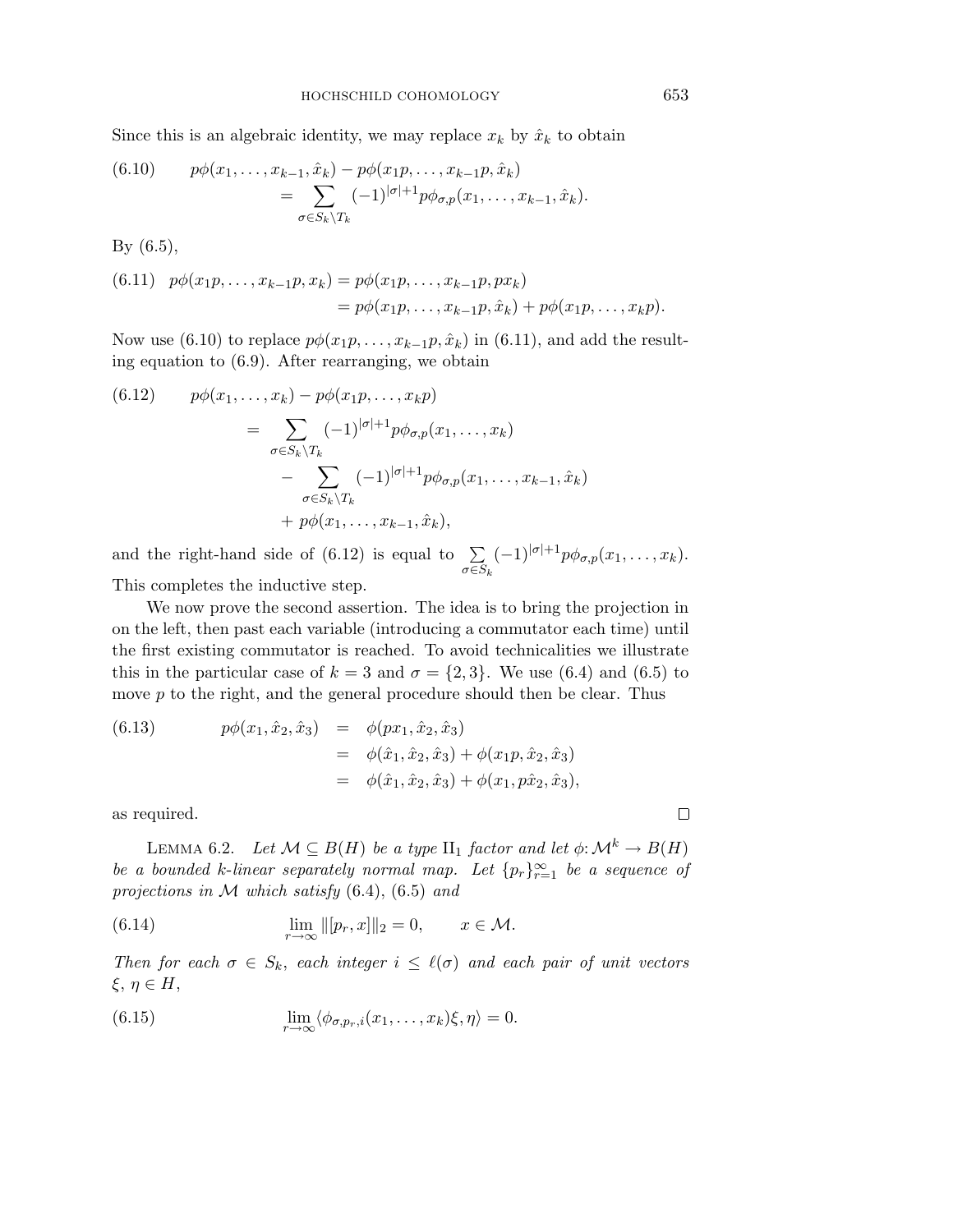*Proof.* By Lemma 6.1, each variable in  $\phi_{\sigma,p_r,i}$  is one of three types, and at least one of the latter two must occur:  $x_j$ ,  $p_rx_j - x_jp_r$  and  $p_r(p_rx_j - x_jp_r)$ . Thus, as  $r \to \infty$ , the variables either remain the same (first type) or tend to 0 in the  $\|\cdot\|_2$ -norm (second and third types), by hypothesis. The result follows from the joint continuity of Corollary 4.5.  $\Box$ 

We now come to the main result of this section, the vanishing of cohomology for property  $\Gamma$  factors with separable predual. The heart of the proof is to show complete boundedness of certain multilinear maps and we state this as a separate theorem.

THEOREM 6.3. Let  $\mathcal{M} \subseteq B(H)$  be a type  $\Pi_1$  factor with property  $\Gamma$  and a separable predual. Let  $\mathcal{R} \subseteq \mathcal{M}$  be a hyperfinite subfactor with trivial relative commutant and satisfying the conclusion of Theorem 5.3. Then a bounded klinear R-multimodular separately normal map  $\phi: \mathcal{M}^k \to B(H)$  is completely bounded and  $\|\phi\|_{\text{cb}} \leq 2^k \|\phi\|.$ 

*Proof.* Fix an integer n, and a set  $X_1, \ldots, X_k \in \mathbb{M}_n(\mathcal{M})$ . By Theorem 5.3, we may find sets of orthogonal projections  $\{p_{i,r}\}_{i=1}^n$ ,  $r \geq 1$ , in R with trace  $n^{-1}$  such that for each  $x \in \mathcal{M}$ 

(6.16) 
$$
\lim_{r \to \infty} ||[p_{i,r}, x]||_2 = 0, \qquad 1 \le i \le n.
$$

Let  $P_{i,r} \in \mathbb{M}_n(\mathcal{M})$  be the diagonal projection  $I_n \otimes p_{i,r}$ . These projections satisfy the analog of (6.16) for elements of  $\mathbb{M}_n(\mathcal{M})$ .

The *n*-fold amplification  $\phi^{(n)}$  of  $\phi$  to  $\mathbb{M}_n(\mathcal{M})$  is an  $\mathbb{M}_n(\mathcal{R})$ -multimodular map, so (6.4) and (6.5) are satisfied. Thus, for each  $r \geq 1$ , it follows from Lemma 6.1 that

$$
(6.17)
$$
\n
$$
\sum_{i=1}^{n} P_{i,r} \phi^{(n)}(X_1, \dots, X_k) - \sum_{i=1}^{n} \sum_{\sigma \in S_k} (-1)^{|\sigma|+1} P_{i,r} \phi^{(n)}_{\sigma, P_{i,r}}(X_1, \dots, X_k)
$$
\n
$$
= \sum_{i=1}^{n} P_{i,r} \phi^{(n)}(X_1 P_{i,r}, \dots, X_k P_{i,r}) = \sum_{i=1}^{n} P_{i,r} \phi^{(n)}(X_1 P_{i,r}, \dots, X_k P_{i,r}) P_{i,r},
$$

where the last equality results from multimodularity of  $\phi^{(n)}$ . Since  $\{P_{i,r}\}_{i=1}^n$ is a set of orthogonal projections for each  $r \geq 1$ , the right-hand side of (6.17) has norm at most

(6.18) 
$$
\max_{1 \leq i \leq n} \{ \|\phi^{(n)}(X_1 P_{i,r}, \dots, X_k P_{i,r})\| \} \leq 2^k \|\phi\| \|X_1\| \dots \|X_k\|,
$$

using (3.28) in Corollary 3.4.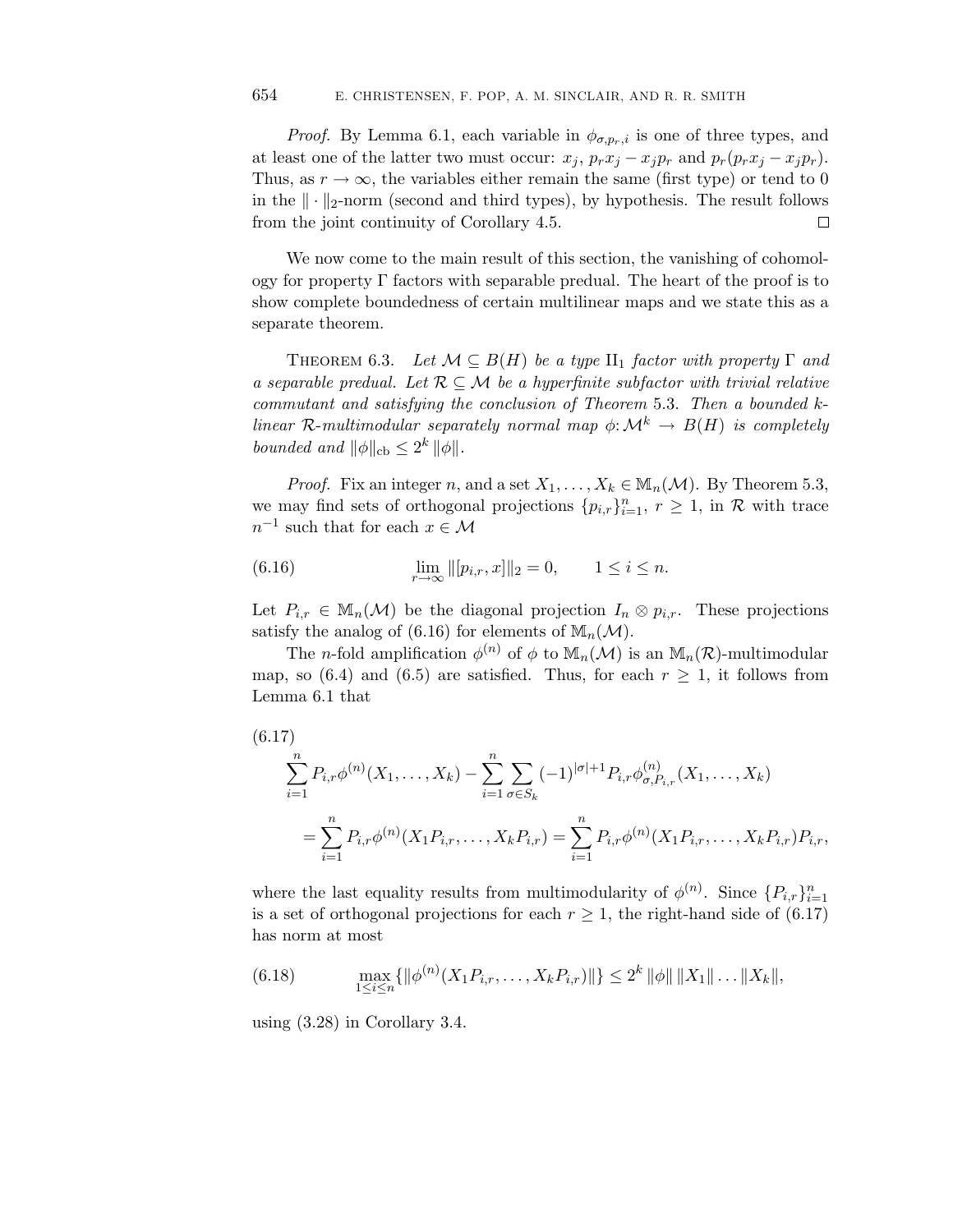Now fix an arbitrary pair of unit vectors  $\xi, \eta \in H^n$ , and apply the vector functional  $\langle \cdot \xi, \eta \rangle$  to (6.17). When we let  $r \to \infty$  in the resulting equation, the terms in the double sum tend to 0 by Lemmas 6.1 and 6.2, leaving the inequality

(6.19) 
$$
|\langle \phi^{(n)}(X_1,\ldots,X_k)\xi,\eta \rangle| \leq 2^k \|\phi\| \|X_1\| \ldots \|X_k\|,
$$

since the projections in the first term of (6.17) sum to 1. Now n,  $\xi$  and  $\eta$ were arbitrary, so complete boundedness of  $\phi$  follows from (6.19), as does the inequality  $\|\phi\|_{\text{cb}} \leq 2^k \|\phi\|.$  $\Box$ 

In the following theorem we restrict to  $k \geq 2$  since the two cases of  $k = 1$ are in [22, 38] and [5] respectively.

THEOREM 6.4. Let  $\mathcal{M} \subseteq B(H)$  be a type  $\text{II}_1$  factor with property  $\Gamma$  and a separable predual. Then

(6.20) 
$$
H^k(\mathcal{M}, \mathcal{M}) = H^k(\mathcal{M}, B(H)) = 0, \qquad k \ge 2.
$$

*Proof.* Let  $\mathcal{R}$  be a hyperfinite subfactor of  $\mathcal{M}$  with trivial relative commutant and satisfying the additional property of Theorem 5.3. We consider first the cohomology groups  $H^k(\mathcal{M},\mathcal{M})$ . By [39, Chapter 3], it suffices to consider an  $\mathcal{R}$ -multimodular separately normal k-cocycle  $\phi$ , which is then completely bounded by Theorem 6.3. It now follows from [11], [12] (see also [39, 4.3.1]) that  $\phi$  is a coboundary. When  $B(H)$  is the module, we appeal instead to [7] to show that each completely bounded cocycle is a coboundary, completing the proof.  $\Box$ 

Remark 6.5. By [39, Chapter 3], cohomology can be reduced to the consideration of normal  $\mathcal{R}$ -multimodular maps which, in the case of property Γ factors, are all completely bounded from Theorem 6.3. Thus we reach the perhaps surprising conclusion that

(6.21) 
$$
H^k(\mathcal{M}, \mathcal{X}) = H^k_{\text{cb}}(\mathcal{M}, \mathcal{X}), \qquad k \ge 1,
$$

for any property Γ factor M and any ultraweakly closed M-bimodule  $\mathcal X$  lying between  $\mathcal M$  and  $B(H)$ .

Remark 6.6. Theorem 6.4 shows that each normal k-cocycle  $\phi$  may be expressed as  $\partial \psi$  where  $\psi: \mathcal{M}^{k-1} \to \mathcal{M}$  (or into  $B(H)$ ). Lemma 3.2.4 of [39] and the proof of Theorem 5.1 of [40] make it clear that  $\psi$  can be chosen to satisfy

$$
(6.22) \t\t\t\t \|\psi\| \le K_k \|\phi\|
$$

for some absolute constant  $K_k$ .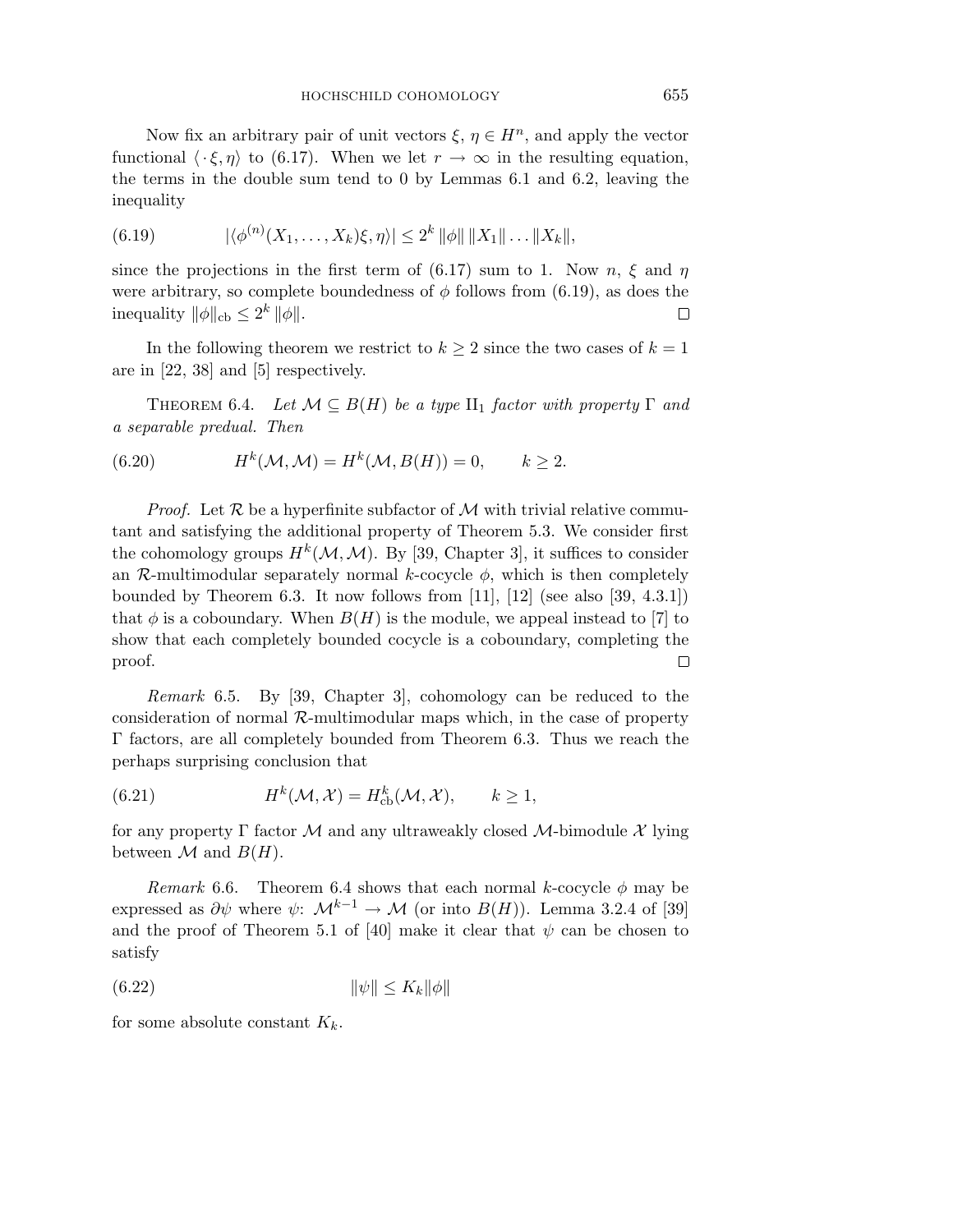## **7. The general case**

We now consider the general case of a type  $II_1$  factor M which has property Γ, but is no longer required to have a separable predual. We will, however, make use of the separable predual case of the previous section. The connection is established by our first result.

PROPOSITION 7.1. Let M be a type  $II_1$  factor with property Γ, let F be a finite subset of M, and let  $\phi: \mathcal{M}^k \to \mathcal{M}$  be a bounded k-linear separately normal map. Then F is contained in a subfactor  $\mathcal{M}_F$  which has property  $\Gamma$ and a separable predual. Moreover,  $\mathcal{M}_F$  may be chosen so that  $\phi$  maps  $(\mathcal{M}_F)^k$ into  $\mathcal{M}_F$ .

Proof. We will construct inductively an ascending sequence of separable unital C<sup>\*</sup>-subalgebras  $\{\mathcal{A}_n\}_{n=1}^{\infty}$  of M, each containing F, with the following properties:

- (i)  $\phi$  maps  $(\mathcal{A}_n)^k$  into  $\mathcal{A}_{n+1}$ ;
- (ii) given  $x_1, \ldots, x_r \in A_n$  and  $\varepsilon > 0$ , there exists a unitary  $u \in A_{n+1}$  of trace 0 such that

$$
||(x_i, u)||_2 < \varepsilon, \qquad 1 \le i \le r;
$$

(iii) there exists a sequence of unitaries  $\{v_i\}_{i=1}^{\infty}$  in  $\mathcal{A}_{n+1}$  such that

$$
(7.2) \quad tr(x)1 \in \overline{\text{conv}}^{\|\cdot\|}\{v_ixv_i^* : i \ge 1\}
$$

for each  $x \in A_n$ .

Define  $A_1$  to be the separable  $C^*$ -algebra generated by the elements of F and the identity element. We will only show the construction of  $A_2$ , since the inductive step from  $A_n$  to  $A_{n+1}$  is identical.

The restriction of  $\phi$  to  $(\mathcal{A}_1)^k$  has separable range which, together with  $\mathcal{A}_1$ , generates a separable C<sup>\*</sup>-algebra B. Then  $\phi$  maps  $(\mathcal{A}_1)^k$  into B. Now fix a countable sequence  $\{a_n\}_{n=1}^{\infty}$  which is norm dense in the unit ball of  $\mathcal{A}_1$ . For each finite subset  $\sigma$  of this sequence and each integer j we may choose a trace 0 unitary  $u_{\sigma,j}$  such that

(7.3) 
$$
\| [a, u_{\sigma,j} ] \|_2 < j^{-1}, \quad a \in \sigma.
$$

There are a countable number of such unitaries, so together with  $\beta$  they gener-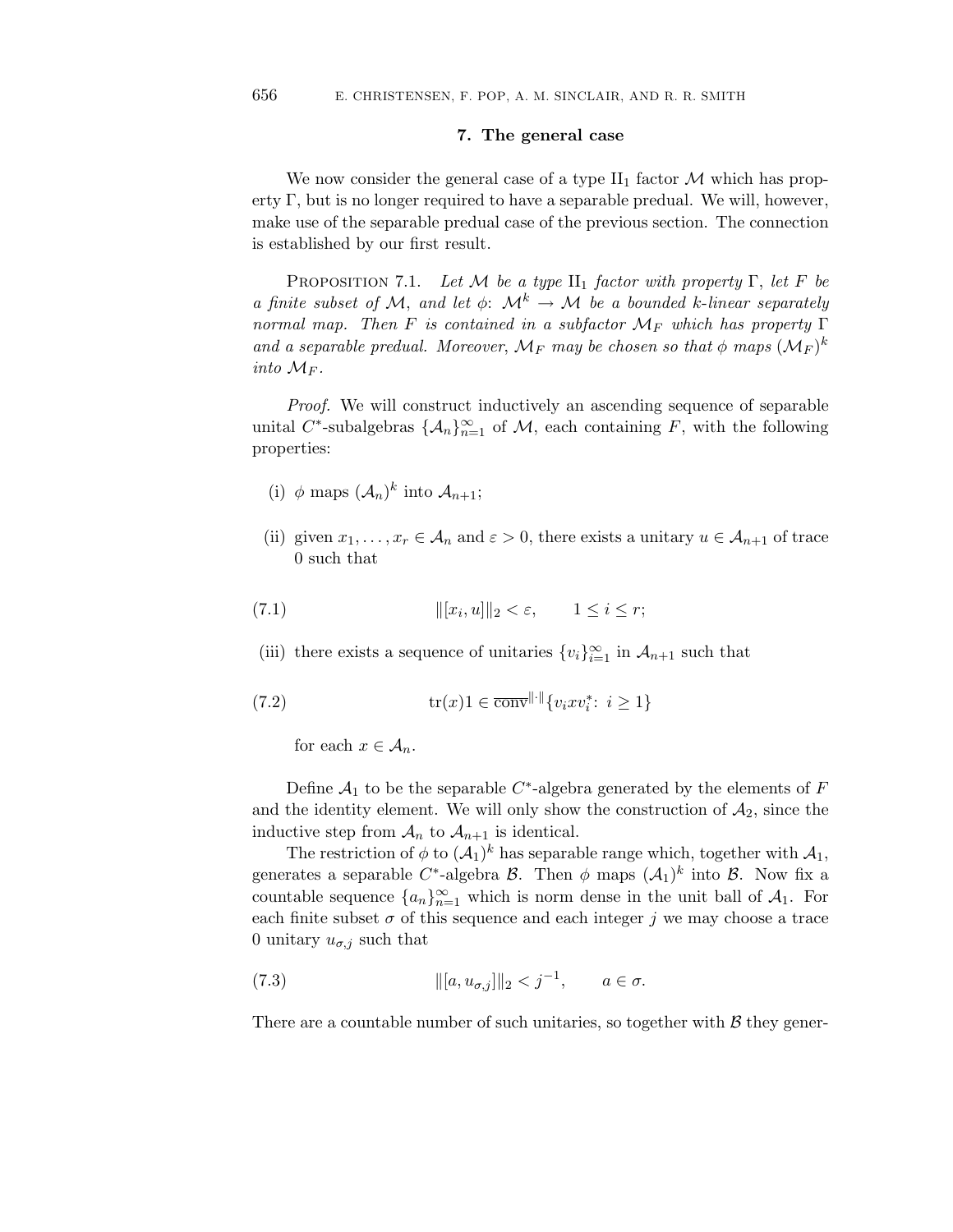ate a larger separable  $C^*$ -algebra C. By the Dixmier approximation theorem, [14], we may choose a countable set of unitaries  $\{v_i\}_{i=1}^{\infty} \in \mathcal{M}$  so that (7.2) holds when x is any element of  $\{a_n\}_{n=1}^{\infty}$ . Then these unitaries, combined with C, generate a separable C<sup>\*</sup>-algebra  $A_2$ . By construction of  $\mathcal{B}$ ,  $\phi$  maps  $(A_1)^k$  into  $A_2$ , while the second and third properties follow from a simple approximation argument using the norm density of  $\{a_n\}_{n=1}^{\infty}$ .

Let  $\mathcal{A}_F$  be the norm closure of  $\bigcup$  $A_n$ , and denote the ultraweak closure  $n\geq 1$ by  $\mathcal{M}_F$ . Then  $\mathcal{M}_F$  has separable predual and property Γ, from (7.1) and the  $\|\cdot\|_2$ -norm density of  $\mathcal{A}_F$  in  $\mathcal{M}_F$ . It remains to show that  $\mathcal{M}_F$  is a factor. If  $\tau$  is a normalized normal trace on  $\mathcal{M}_F$  then (7.2) shows that  $\tau$  and tr agree on  $A_F$ . By normality they agree on  $\mathcal{M}_F$ , so this von Neumann algebra has a unique normalized normal trace and is thus a factor. This completes the proof. □

THEOREM 7.2. Let  $\mathcal{M} \subseteq B(H)$  be a type II<sub>1</sub> factor with property Γ. Then

(7.4) 
$$
H^k(\mathcal{M}, \mathcal{M}) = H^k(\mathcal{M}, B(H)) = 0, \qquad k \ge 2
$$

*Proof.* We first consider  $H^k(\mathcal{M}, \mathcal{M})$ . By [39, Chapter 3], we may restrict attention to a separately normal k-cocycle  $\phi$ . For each finite subset F of M, let  $\phi_F$  be the restriction of  $\phi$  to the subfactor  $\mathcal{M}_F$  of Proposition 7.1. By Theorem 6.4, there exists a  $(k-1)$ -linear map  $\psi_F$ :  $(\mathcal{M}_F)^{k-1} \to \mathcal{M}_F$  such that  $\phi_F = \partial \psi_F$  and there is a uniform bound on  $\|\psi_F\|$  (Remark 6.6). Let  $\mathbb{E}_F$  be the normal conditional expectation of M onto  $\mathcal{M}_F$ , and define  $\theta_F: \mathcal{M}^{k-1} \to \mathcal{M}$  by the composition  $\psi_F \circ (\mathbb{E}_F)^{k-1}$ . Any F which contains a given set  $\{x_1,\ldots,x_k\}$ of elements of M satisfies

(7.5) 
$$
\phi(x_1,\ldots,x_k)=\phi_F(x_1,\ldots,x_k)=\partial\theta_F(x_1,\ldots,x_k).
$$

Now order the finite subsets of  $M$  by inclusion and take a point ultraweakly convergent subnet of  $\{\theta_F\}$  with limit  $\theta: \mathcal{M}^{k-1} \to \mathcal{M}$ . It is then a simple matter to check that  $\phi = \partial \theta$ , and thus  $H^k(\mathcal{M}, \mathcal{M}) = 0$ .

The case of  $H^k(\mathcal{M}, B(H))$  is essentially the same. The only difference is that  $\psi_F$  and  $\theta_F$  now map into  $B(H)$  in place of  $\mathcal{M}_F$ .  $\Box$ 

Remark 7.3. A more complicated construction of  $\mathcal{M}_F$  in the preceding two results would have given the additional property that  $\mathcal{M}_F \subseteq \mathcal{M}_G$  whenever  $F \subseteq G$  is an inclusion of finite subsets of M. However, this was not needed for Theorem 7.2.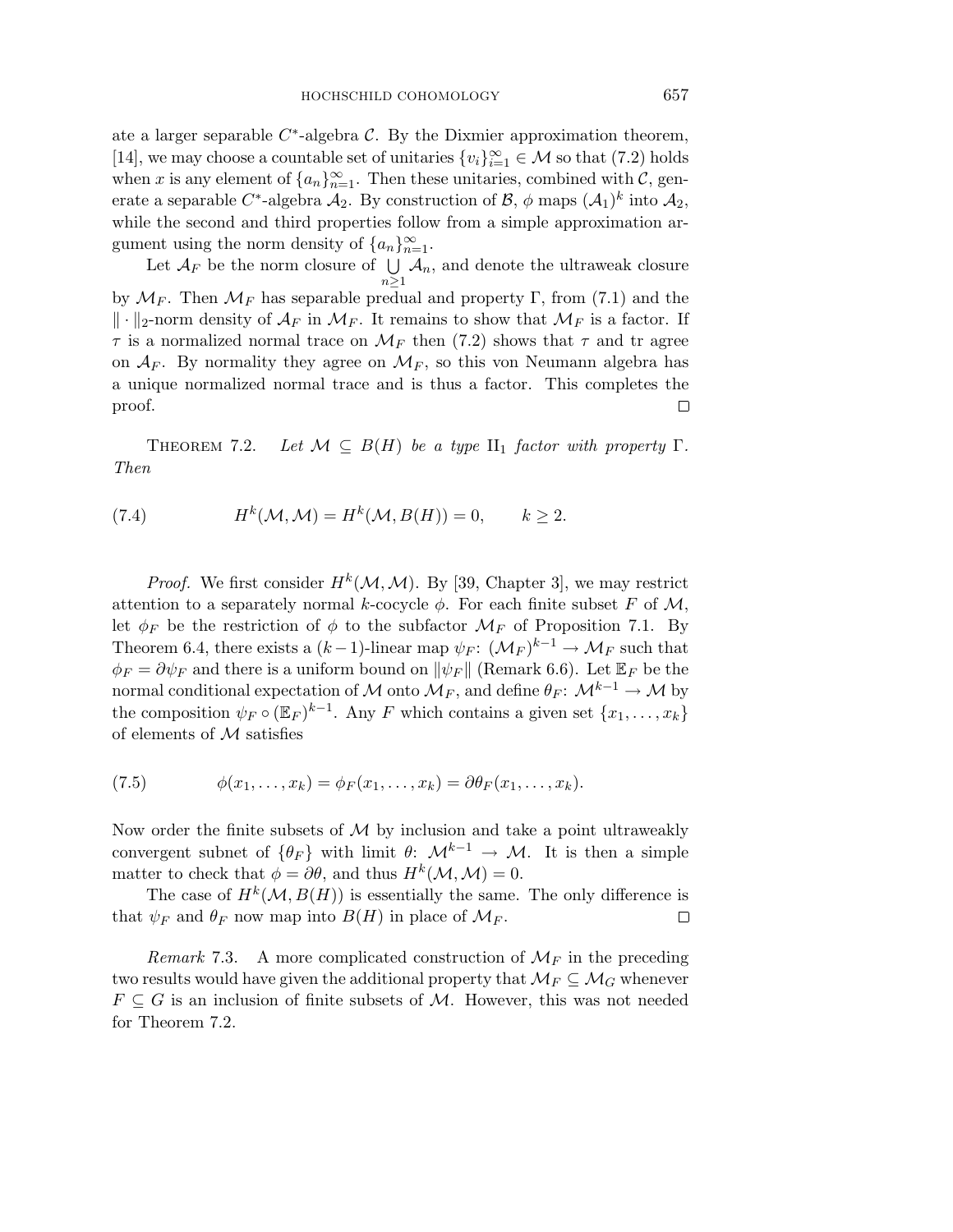Institute for Mathematiske Fag, University of Copenhagen, Copenhagen, Denmark E-mail address: echris@math.ku.dk

Wagner College, Staten Island, NY E-mail address: fpop@wagner.edu

University of Edinburgh, Edinburgh, Scotland, United Kingdom E-mail address: allan@maths.ed.ac.uk

Texas A&M University, College Station, TX E-mail address: rsmith@math.tamu.edu

#### **REFERENCES**

- [1] C. A. Akemann, The dual space of an operator algebra, *Trans. Amer. Math Soc*. **126** (1967), 286–302.
- [2] R. Baire, Sur les fonctions de variables r´eelles, *Ann. Mat. Pura Appl*. **3** (1899), 1–122.
- [3] J. C. BRECKENRIDGE and T. NISHIURA, Partial continuity, quasicontinuity, and Baire spaces, *Bull. Inst. Math. Acad. Sinica* **4** (1976), 191–203.
- [4] E. Christensen, Extensions of derivations. II, *Math. Scand*. **50** (1982), 111–122.
- [5] , Similarities of II<sup>1</sup> factors with property Γ, *J. Operator Theory* **15** (1986), 281– 288.
- [6] , Finite von Neumann algebra factors with property Γ, *J. Funct. Anal*. **186** (2001), 366–380.
- [7] E. Christensen, E. G. Effros, and A. M. Sinclair, Completely bounded multilinear maps and C∗-algebraic cohomology, *Invent. Math*. **90** (1987), 279–296.
- [8] E. Christensen, F. Pop, A. M. Sinclair, and R. R. Smith, On the cohomology groups of certain finite von Neumann algebras, *Math. Ann*. **307** (1997), 71–92.
- [9] E. Christensen and A. M. Sinclair, Representations of completely bounded multilinear operators, *J. Funct. Anal*. **72** (1987), 151–181.
- [10] , A survey of completely bounded operators, *Bull. London Math. Soc*. **21** (1989), 417–448.
- [11] , On the Hochschild cohomology for von Neumann algebras, unpublished manuscript.
- [12] , Module mappings into von Neumann algebras and injectivity, *Proc. London Math. Soc*. **71** (1995), 618–640.
- [13] A. Connes, Almost periodic states and factors of type III1, *J. Funct. Anal*. **16** (1974), 415–445.
- [14] J. Dixmier, Les anneaux d'op´erateurs de classe finie, *Ann. Sci. Ecole Norm. Sup ´* . **66** (1949), 209–261.
- [15]  $\_\_\_\_\_\_\_\_\_\_\_\_\_\_\_\_\_\_\_\_\_\_\_\_\_\_\_\_\_\_\.\_$ *Math*. **7** (1969), 215–225.
- [16] E. G. Effros, Amenability and virtual diagonals for von Neumann algebras, *J. Funct. Anal*. **78** (1988), 137–153.
- [17] E. G. Effros and Z.-J. Ruan, *Operator Spaces*, *London Math. Soc. Monographs* **23**, Oxford Univ. Press, New York, 2000.
- [18] L. Ge and S. Popa, On some decomposition properties for factors of type II1, *Duke Math. J* . **94** (1998), 79–101.
- [19] U. Haagerup, The Grothendieck inequality for bilinear forms on C∗-algebras, *Adv. in Math*. **56** (1985), 93–116.
- [20] B. E. Johnson, Perturbations of Banach algebras, *Proc. London Math. Soc*. **34** (1977), 439–458.
- [21] B. E. JOHNSON, R. V. KADISON, and J. R. RINGROSE, Cohomology of operator algebras. III. Reduction to normal cohomology, *Bull. Soc. Math. France* **100** (1972), 73–96.